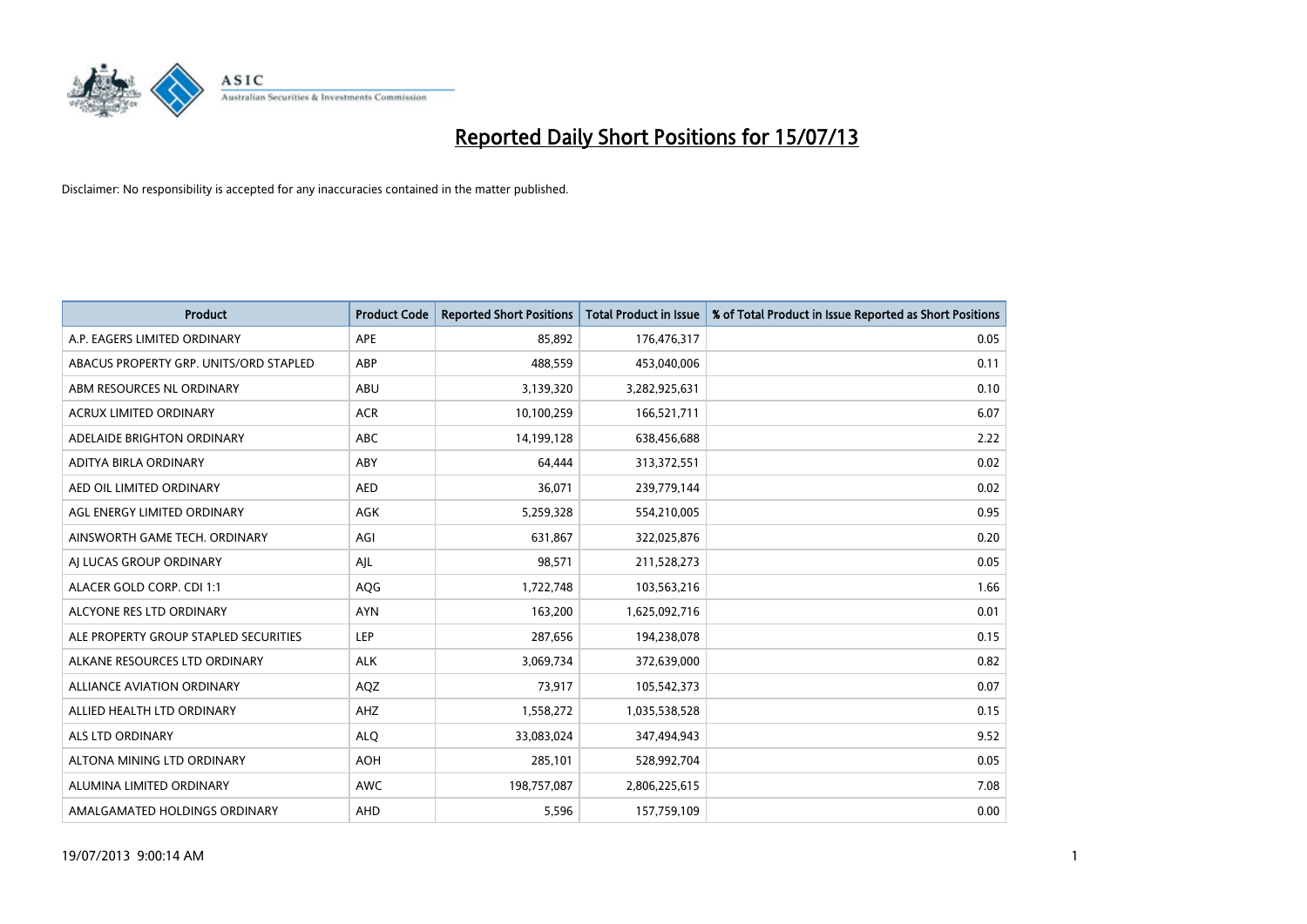

| <b>Product</b>                          | <b>Product Code</b> | <b>Reported Short Positions</b> | <b>Total Product in Issue</b> | % of Total Product in Issue Reported as Short Positions |
|-----------------------------------------|---------------------|---------------------------------|-------------------------------|---------------------------------------------------------|
| AMCOM TELECOMM, ORDINARY                | <b>AMM</b>          | 2,140,181                       | 244,557,101                   | 0.88                                                    |
| AMCOR LIMITED ORDINARY                  | AMC                 | 4,553,096                       | 1,206,684,923                 | 0.38                                                    |
| AMP LIMITED ORDINARY                    | AMP                 | 17,218,245                      | 2,944,564,649                 | 0.58                                                    |
| AMPELLA MINING ORDINARY                 | AMX                 | 365,381                         | 248,000,493                   | 0.15                                                    |
| ANGLOGOLD ASHANTI CDI 5:1               | AGG                 | 1,000                           | 89,207,765                    | 0.00                                                    |
| ANSELL LIMITED ORDINARY                 | <b>ANN</b>          | 10,860,921                      | 130,617,963                   | 8.32                                                    |
| ANTARES ENERGY LTD ORDINARY             | AZZ                 | 1,438,393                       | 255,000,000                   | 0.56                                                    |
| ANZ BANKING GRP LTD ORDINARY            | ANZ                 | 16,164,870                      | 2,749,785,176                 | 0.59                                                    |
| APA GROUP STAPLED SECURITIES            | APA                 | 10,623,352                      | 835,750,807                   | 1.27                                                    |
| APN NEWS & MEDIA ORDINARY               | <b>APN</b>          | 18,342,675                      | 661,526,586                   | 2.77                                                    |
| AQUARIUS PLATINUM. ORDINARY             | <b>AQP</b>          | 9,717,832                       | 486,851,336                   | 2.00                                                    |
| AQUILA RESOURCES ORDINARY               | <b>AQA</b>          | 13,851,941                      | 411,804,442                   | 3.36                                                    |
| ARAFURA RESOURCE LTD ORDINARY           | <b>ARU</b>          | 8,367                           | 441,270,644                   | 0.00                                                    |
| ARB CORPORATION ORDINARY                | <b>ARP</b>          | 464,495                         | 72,481,302                    | 0.64                                                    |
| ARDENT LEISURE GROUP STAPLED SECURITIES | AAD                 | 5,018,938                       | 397,803,987                   | 1.26                                                    |
| ARENA REIT ORDINARY UNITS               | ARF                 | 1,091,670                       | 206,342,963                   | 0.53                                                    |
| ARISTOCRAT LEISURE ORDINARY             | ALL                 | 7,128,472                       | 551,418,047                   | 1.29                                                    |
| ARRIUM LTD ORDINARY                     | ARI                 | 27,434,661                      | 1,355,433,903                 | 2.02                                                    |
| ASCIANO LIMITED ORDINARY                | <b>AIO</b>          | 18,838,996                      | 975,385,664                   | 1.93                                                    |
| ASG GROUP LIMITED ORDINARY              | ASZ                 | 1,606,984                       | 206,720,839                   | 0.78                                                    |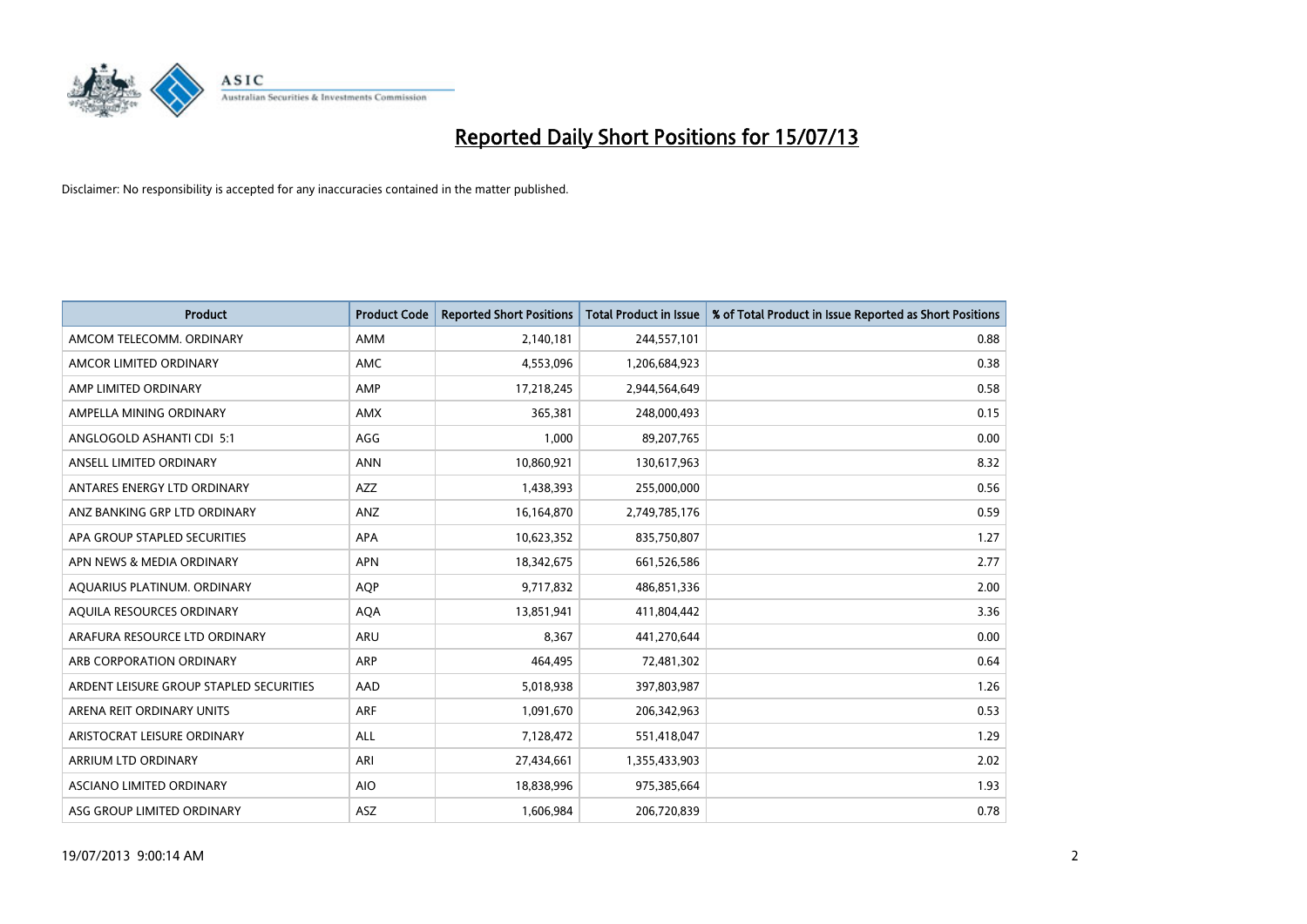

| Product                                   | <b>Product Code</b> | <b>Reported Short Positions</b> | Total Product in Issue | % of Total Product in Issue Reported as Short Positions |
|-------------------------------------------|---------------------|---------------------------------|------------------------|---------------------------------------------------------|
| ASPEN GROUP ORD/UNITS STAPLED             | <b>APZ</b>          | 313,229                         | 1,192,665,422          | 0.03                                                    |
| ASTRO JAP PROP GROUP STAPLED US PROHIBIT. | AJA                 | 7,591                           | 67,211,752             | 0.01                                                    |
| ASX LIMITED DEFERRED                      | <b>ASXN</b>         | 3,434                           | 18,435,445             | 0.02                                                    |
| ASX LIMITED ORDINARY                      | ASX                 | 2,710,398                       | 184,066,764            | 1.47                                                    |
| ATLAS IRON LIMITED ORDINARY               | AGO                 | 39,246,078                      | 909,718,409            | 4.31                                                    |
| AURIZON HOLDINGS LTD ORDINARY             | AZJ                 | 9,863,885                       | 2,137,284,503          | 0.46                                                    |
| <b>AURORA OIL &amp; GAS ORDINARY</b>      | <b>AUT</b>          | 8,224,210                       | 447,885,778            | 1.84                                                    |
| AUSDRILL LIMITED ORDINARY                 | <b>ASL</b>          | 19,861,316                      | 312,277,224            | 6.36                                                    |
| AUSENCO LIMITED ORDINARY                  | <b>AAX</b>          | 1,468,096                       | 123,527,574            | 1.19                                                    |
| <b>AUSTAL LIMITED ORDINARY</b>            | ASB                 | 435,563                         | 346,007,639            | 0.13                                                    |
| AUSTBROKERS HOLDINGS ORDINARY             | <b>AUB</b>          | 22,226                          | 58,148,980             | 0.04                                                    |
| AUSTIN ENGINEERING ORDINARY               | ANG                 | 720,085                         | 73,164,403             | 0.98                                                    |
| AUSTRALAND PROPERTY STAPLED SECURITY      | <b>ALZ</b>          | 903,304                         | 578,324,670            | 0.16                                                    |
| AUSTRALIAN AGRICULT, ORDINARY             | AAC                 | 2,708,776                       | 313,113,358            | 0.87                                                    |
| <b>AUSTRALIAN EDUCATION UNITS</b>         | <b>AEU</b>          | 10,000                          | 175,465,397            | 0.01                                                    |
| AUSTRALIAN INFR LTD ORDINARY              | <b>AIX</b>          | 30,427                          | 620,733,944            | 0.00                                                    |
| AUSTRALIAN PHARM. ORDINARY                | API                 | 36,867                          | 488,115,883            | 0.01                                                    |
| AUTOMOTIVE HOLDINGS ORDINARY              | AHE                 | 1,019,873                       | 260,579,682            | 0.39                                                    |
| AVIENNINGS LIMITED ORDINARY               | <b>AVI</b>          | 2,191,391                       | 384,423,851            | 0.57                                                    |
| AWE LIMITED ORDINARY                      | AWE                 | 1,552,059                       | 522,116,985            | 0.30                                                    |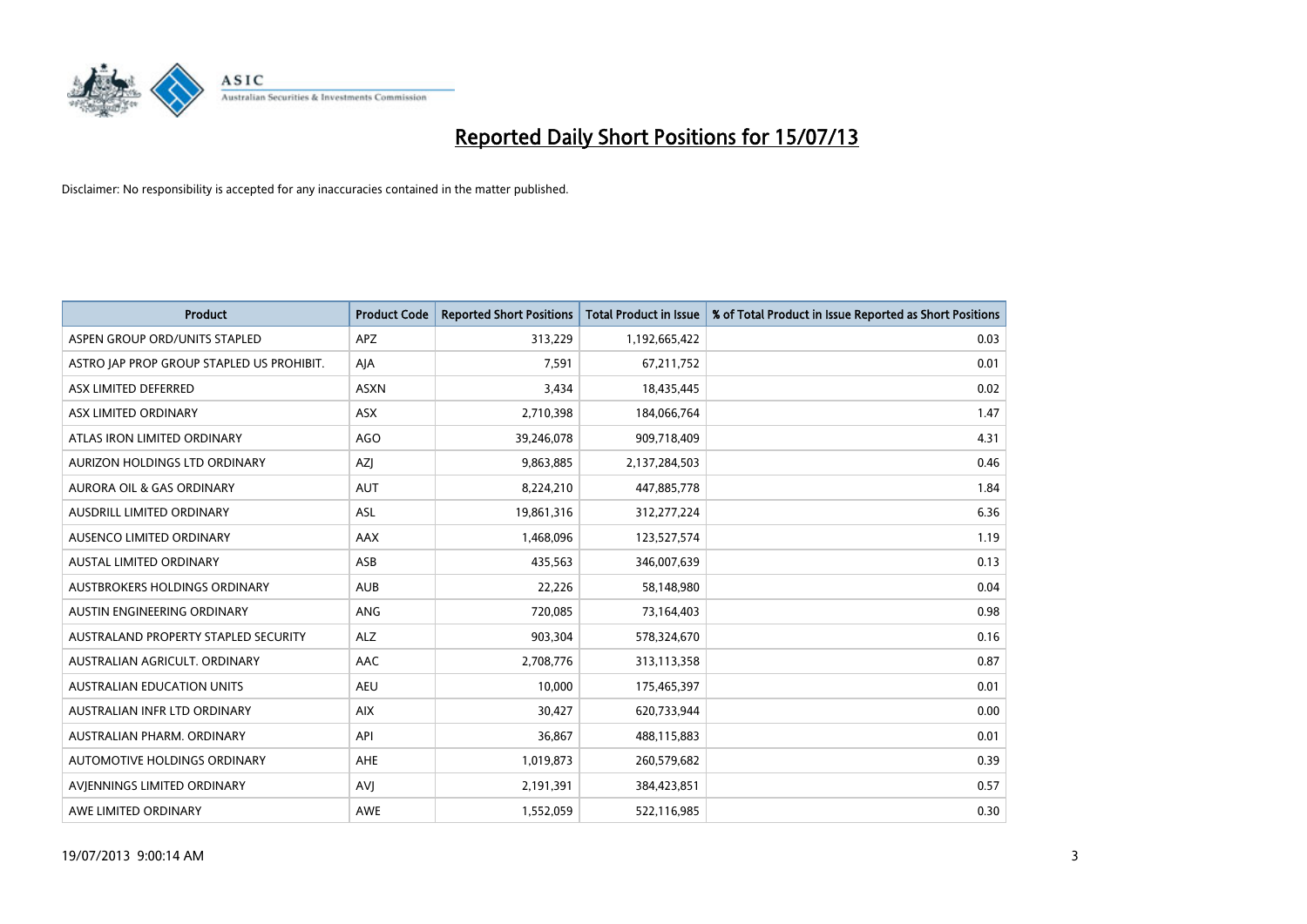

| <b>Product</b>                                | <b>Product Code</b> | <b>Reported Short Positions</b> | <b>Total Product in Issue</b> | % of Total Product in Issue Reported as Short Positions |
|-----------------------------------------------|---------------------|---------------------------------|-------------------------------|---------------------------------------------------------|
| AZIMUTH RES LTD ORDINARY                      | <b>AZH</b>          | 46,000                          | 430,626,680                   | 0.01                                                    |
| BANDANNA ENERGY ORDINARY                      | <b>BND</b>          | 23,471,345                      | 528,481,199                   | 4.44                                                    |
| BANK OF QUEENSLAND. ORDINARY                  | <b>BOQ</b>          | 7,495,787                       | 319,809,993                   | 2.34                                                    |
| <b>BASE RES LIMITED ORDINARY</b>              | <b>BSE</b>          | 4,003,167                       | 561,840,029                   | 0.71                                                    |
| BATHURST RES NZ LTD ORDINARY                  | <b>BRL</b>          | 40,737,369                      | 699,247,997                   | 5.83                                                    |
| <b>BC IRON LIMITED ORDINARY</b>               | <b>BCI</b>          | 460,793                         | 123,453,630                   | 0.37                                                    |
| BEACH ENERGY LIMITED ORDINARY                 | <b>BPT</b>          | 20,992,664                      | 1,269,399,183                 | 1.65                                                    |
| BEADELL RESOURCE LTD ORDINARY                 | <b>BDR</b>          | 67,427,676                      | 788,277,280                   | 8.55                                                    |
| <b>BEGA CHEESE LTD ORDINARY</b>               | <b>BGA</b>          | 53,059                          | 151,866,050                   | 0.03                                                    |
| BENDIGO AND ADELAIDE ORDINARY                 | <b>BEN</b>          | 13,600,993                      | 407,197,451                   | 3.34                                                    |
| BERKELEY RESOURCES ORDINARY                   | <b>BKY</b>          | 595,652                         | 179,393,323                   | 0.33                                                    |
| <b>BHP BILLITON LIMITED ORDINARY</b>          | <b>BHP</b>          | 10,468,686                      | 3,211,691,105                 | 0.33                                                    |
| <b>BILLABONG ORDINARY</b>                     | <b>BBG</b>          | 22,844,730                      | 478,944,292                   | 4.77                                                    |
| <b>BLACKMORES LIMITED ORDINARY</b>            | BKL                 | 716                             | 16,973,764                    | 0.00                                                    |
| <b>BLACKTHORN RESOURCES ORD US PROHIBITED</b> | <b>BTR</b>          | 449,812                         | 164,285,950                   | 0.27                                                    |
| BLUESCOPE STEEL LTD ORDINARY                  | <b>BSL</b>          | 6,660,615                       | 558,243,305                   | 1.19                                                    |
| <b>BOART LONGYEAR ORDINARY</b>                | <b>BLY</b>          | 41,904,979                      | 461,163,412                   | 9.09                                                    |
| <b>BORAL LIMITED, ORDINARY</b>                | <b>BLD</b>          | 49,806,801                      | 774,000,641                   | 6.43                                                    |
| <b>BRADKEN LIMITED ORDINARY</b>               | <b>BKN</b>          | 16,417,326                      | 169,240,662                   | 9.70                                                    |
| <b>BRAMBLES LIMITED ORDINARY</b>              | <b>BXB</b>          | 2,272,418                       | 1,557,377,676                 | 0.15                                                    |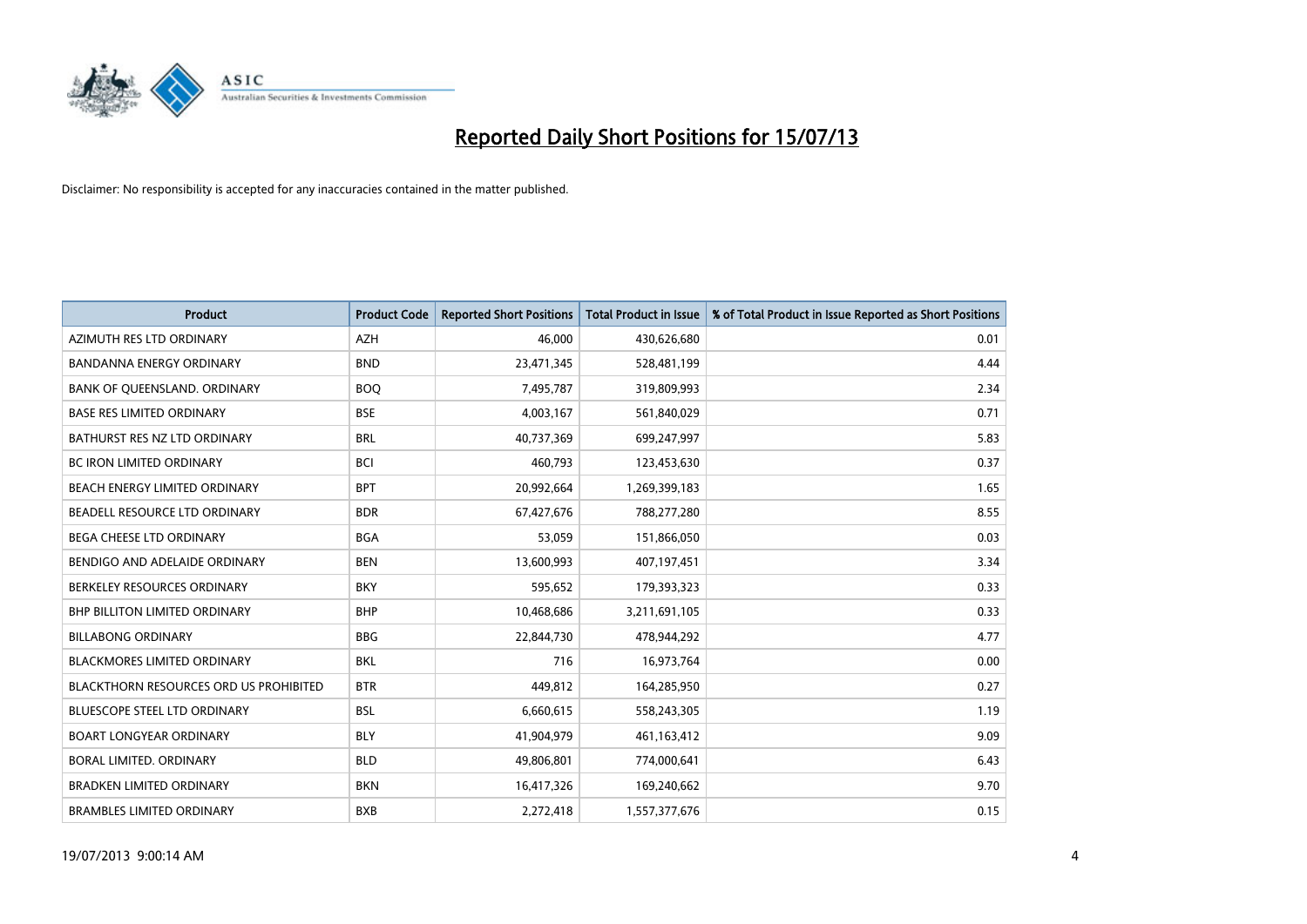

| <b>Product</b>                          | <b>Product Code</b> | <b>Reported Short Positions</b> | <b>Total Product in Issue</b> | % of Total Product in Issue Reported as Short Positions |
|-----------------------------------------|---------------------|---------------------------------|-------------------------------|---------------------------------------------------------|
| BREVILLE GROUP LTD ORDINARY             | <b>BRG</b>          | 6,323,706                       | 130,095,322                   | 4.86                                                    |
| <b>BRICKWORKS LIMITED ORDINARY</b>      | <b>BKW</b>          | 10,911                          | 147,818,132                   | 0.01                                                    |
| BROCKMAN MINING LTD ORDINARY            | <b>BCK</b>          | 90,995                          | 7,894,482,131                 | 0.00                                                    |
| BT INVESTMENT MNGMNT ORDINARY           | <b>BTT</b>          | 85,932                          | 278,100,237                   | 0.03                                                    |
| <b>BUCCANEER ENERGY LTD ORDINARY</b>    | <b>BCC</b>          | 5,805,603                       | 2,221,527,999                 | 0.26                                                    |
| <b>BURU ENERGY ORDINARY</b>             | <b>BRU</b>          | 16,711,983                      | 274,036,429                   | 6.10                                                    |
| <b>BWP TRUST ORDINARY UNITS</b>         | <b>BWP</b>          | 4,678,387                       | 537,753,954                   | 0.87                                                    |
| <b>CABCHARGE AUSTRALIA ORDINARY</b>     | CAB                 | 11,224,891                      | 120,430,683                   | 9.32                                                    |
| CALTEX AUSTRALIA ORDINARY               | <b>CTX</b>          | 1,504,700                       | 270,000,000                   | 0.56                                                    |
| CAPE LAMBERT RES LTD ORDINARY           | <b>CFE</b>          | 19,764                          | 681,741,942                   | 0.00                                                    |
| CARABELLA RES LTD ORDINARY              | <b>CLR</b>          | 100,000                         | 152,361,547                   | 0.07                                                    |
| <b>CARBON ENERGY ORDINARY</b>           | <b>CNX</b>          | 4,533                           | 786,889,705                   | 0.00                                                    |
| CARDNO LIMITED ORDINARY                 | CDD                 | 11,087,248                      | 143,726,327                   | 7.71                                                    |
| CARNARVON PETROLEUM ORDINARY            | <b>CVN</b>          | 39,246                          | 934,109,501                   | 0.00                                                    |
| CARSALES.COM LTD ORDINARY               | <b>CRZ</b>          | 2,051,939                       | 236,201,964                   | 0.87                                                    |
| CASH CONVERTERS ORDINARY                | CCV                 | 2,809,733                       | 423,861,025                   | 0.66                                                    |
| CEDAR WOODS PROP. ORDINARY              | <b>CWP</b>          | 64,550                          | 73,359,551                    | 0.09                                                    |
| CENTRAL PETROLEUM ORDINARY              | <b>CTP</b>          | 763,303                         | 1,440,078,845                 | 0.05                                                    |
| <b>CERAMIC FUEL CELLS ORDINARY</b>      | <b>CFU</b>          | 500,747                         | 1,591,941,620                 | 0.03                                                    |
| CFS RETAIL TRUST GRP STAPLED SECURITIES | <b>CFX</b>          | 62,277,792                      | 2,828,495,659                 | 2.20                                                    |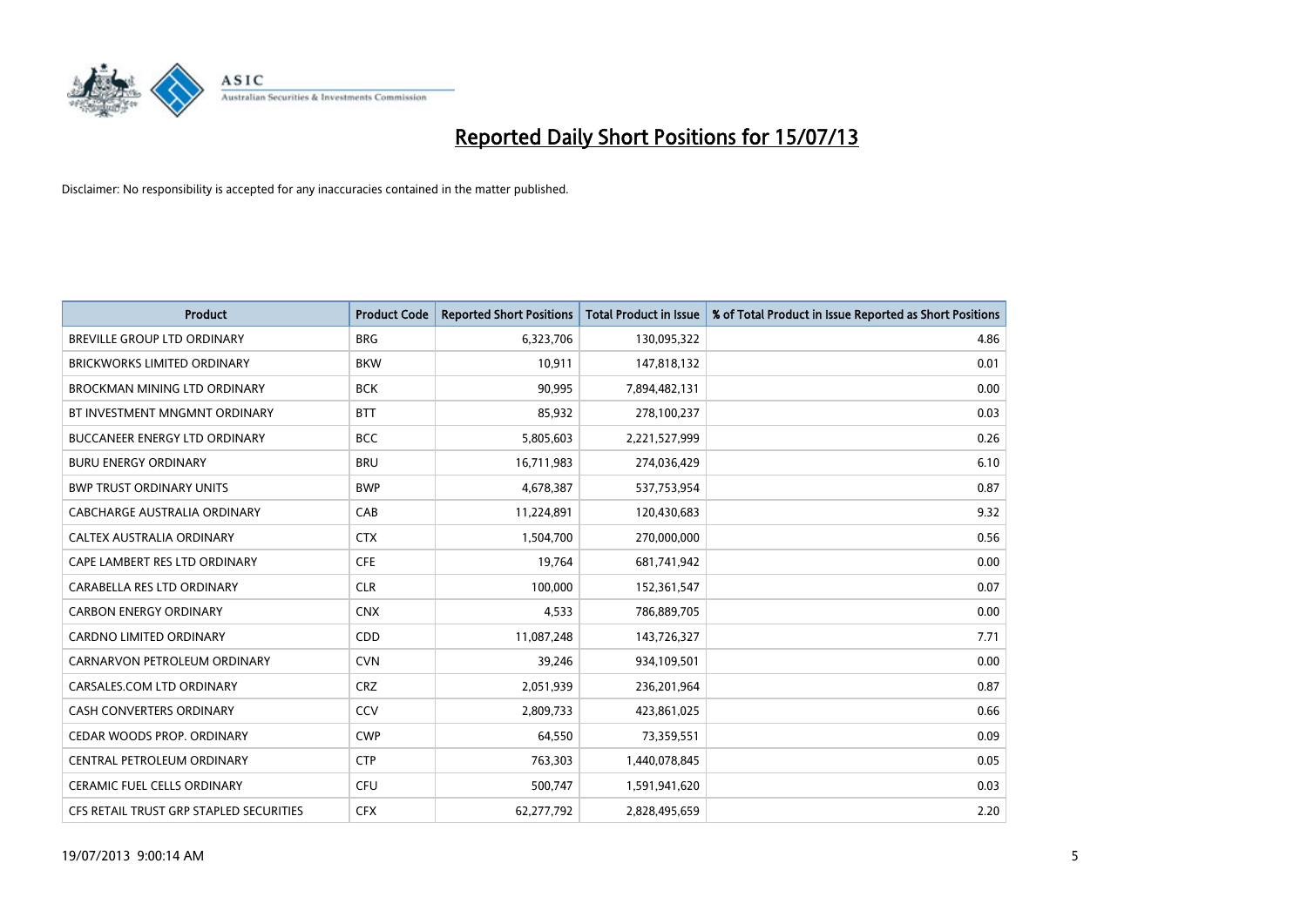

| <b>Product</b>                          | <b>Product Code</b> | <b>Reported Short Positions</b> | <b>Total Product in Issue</b> | % of Total Product in Issue Reported as Short Positions |
|-----------------------------------------|---------------------|---------------------------------|-------------------------------|---------------------------------------------------------|
| CHALLENGER DIV.PRO. STAPLED UNITS       | <b>CDI</b>          | 2,491                           | 214,101,013                   | 0.00                                                    |
| CHALLENGER LIMITED ORDINARY             | <b>CGF</b>          | 2,891,917                       | 530,862,585                   | 0.54                                                    |
| CHANDLER MACLEOD LTD ORDINARY           | <b>CMG</b>          | 313,969                         | 469,679,390                   | 0.07                                                    |
| CHARTER HALL GROUP STAPLED US PROHIBIT. | <b>CHC</b>          | 381,681                         | 302,262,312                   | 0.13                                                    |
| <b>CHARTER HALL RETAIL UNITS</b>        | <b>COR</b>          | 3,287,026                       | 337,582,974                   | 0.97                                                    |
| <b>CHORUS LIMITED ORDINARY</b>          | CNU                 | 46,596                          | 389,299,049                   | 0.01                                                    |
| CITIGOLD CORP LTD ORDINARY              | <b>CTO</b>          | 153,427                         | 1,352,907,765                 | 0.01                                                    |
| <b>CLOUGH LIMITED ORDINARY</b>          | <b>CLO</b>          | 6,546,914                       | 776,468,882                   | 0.84                                                    |
| COAL OF AFRICA LTD ORDINARY             | <b>CZA</b>          | 100,326                         | 1,048,368,613                 | 0.01                                                    |
| <b>COALSPUR MINES LTD ORDINARY</b>      | <b>CPL</b>          | 9,451,542                       | 641,244,435                   | 1.47                                                    |
| COCA-COLA AMATIL ORDINARY               | <b>CCL</b>          | 6,895,043                       | 763,590,249                   | 0.90                                                    |
| <b>COCHLEAR LIMITED ORDINARY</b>        | <b>COH</b>          | 4,563,908                       | 57,040,932                    | 8.00                                                    |
| <b>COCKATOO COAL ORDINARY</b>           | <b>COK</b>          | 9,326,798                       | 1,021,101,465                 | 0.91                                                    |
| CODAN LIMITED ORDINARY                  | <b>CDA</b>          | 505,620                         | 176,926,104                   | 0.29                                                    |
| COFFEY INTERNATIONAL ORDINARY           | <b>COF</b>          | 41,002                          | 255,833,165                   | 0.02                                                    |
| <b>COLLINS FOODS LTD ORDINARY</b>       | <b>CKF</b>          | 546,318                         | 93,000,003                    | 0.59                                                    |
| COMMONWEALTH BANK, ORDINARY             | <b>CBA</b>          | 11,255,437                      | 1,611,928,836                 | 0.70                                                    |
| COMMONWEALTH PROP ORDINARY UNITS        | <b>CPA</b>          | 49,050,640                      | 2,347,003,413                 | 2.09                                                    |
| <b>COMPASS RESOURCES ORDINARY</b>       | <b>CMR</b>          | 7,472                           | 1,403,744,100                 | 0.00                                                    |
| COMPUTERSHARE LTD ORDINARY              | <b>CPU</b>          | 9,618,323                       | 556,203,079                   | 1.73                                                    |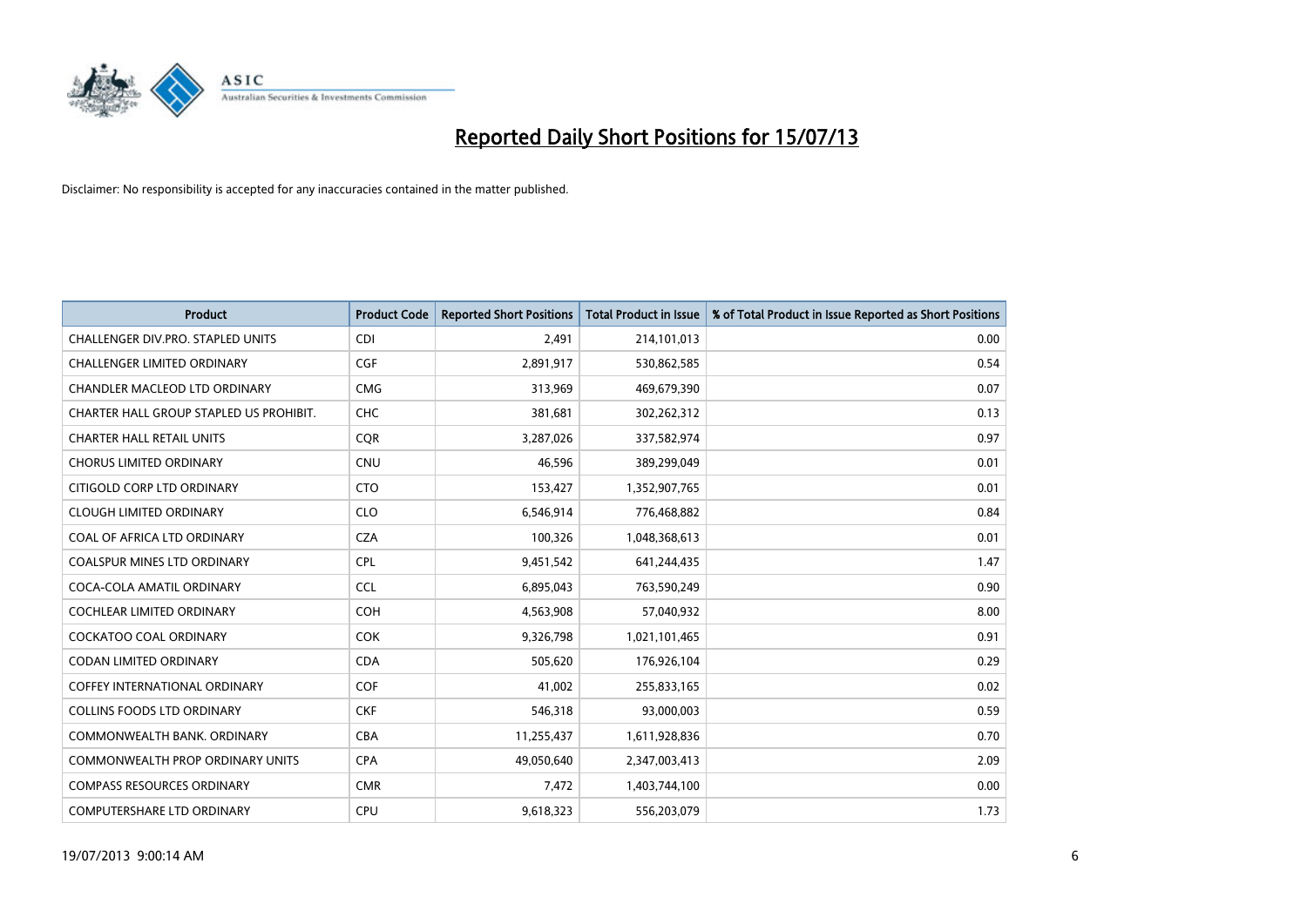

| <b>Product</b>                          | <b>Product Code</b> | <b>Reported Short Positions</b> | <b>Total Product in Issue</b> | % of Total Product in Issue Reported as Short Positions |
|-----------------------------------------|---------------------|---------------------------------|-------------------------------|---------------------------------------------------------|
| <b>CORP TRAVEL LIMITED ORDINARY</b>     | <b>CTD</b>          | 201,356                         | 78,081,184                    | 0.26                                                    |
| <b>CREDIT CORP GROUP ORDINARY</b>       | <b>CCP</b>          | 42,907                          | 45,932,899                    | 0.09                                                    |
| <b>CROMWELL PROP STAPLED SECURITIES</b> | <b>CMW</b>          | 762,958                         | 1,713,721,456                 | 0.04                                                    |
| <b>CROWN LIMITED ORDINARY</b>           | <b>CWN</b>          | 3,481,047                       | 728,394,185                   | 0.48                                                    |
| <b>CSG LIMITED ORDINARY</b>             | CSV                 | 231,083                         | 278,155,477                   | 0.08                                                    |
| <b>CSL LIMITED ORDINARY</b>             | <b>CSL</b>          | 1,938,528                       | 488,086,870                   | 0.40                                                    |
| <b>CSR LIMITED ORDINARY</b>             | <b>CSR</b>          | 38,246,435                      | 506,000,315                   | 7.56                                                    |
| <b>CUDECO LIMITED ORDINARY</b>          | CDU                 | 6,869,235                       | 205,017,174                   | 3.35                                                    |
| DART ENERGY LTD ORDINARY                | <b>DTE</b>          | 14,581,593                      | 878,789,752                   | 1.66                                                    |
| DATA#3 LIMITED ORDINARY                 | <b>DTL</b>          | 179,336                         | 153,974,950                   | 0.12                                                    |
| DAVID JONES LIMITED ORDINARY            | <b>DJS</b>          | 62,617,068                      | 535,002,401                   | 11.70                                                   |
| DECMIL GROUP LIMITED ORDINARY           | <b>DCG</b>          | 4,795,559                       | 168,203,219                   | 2.85                                                    |
| DEEP YELLOW LIMITED ORDINARY            | <b>DYL</b>          | 100,002                         | 1,562,794,247                 | 0.01                                                    |
| DEXUS PROPERTY GROUP STAPLED UNITS      | <b>DXS</b>          | 13,885,297                      | 4,701,957,390                 | 0.30                                                    |
| DISCOVERY METALS LTD ORDINARY           | <b>DML</b>          | 12,013,620                      | 486,986,451                   | 2.47                                                    |
| DOMINO PIZZA ENTERPR ORDINARY           | <b>DMP</b>          | 308,786                         | 70,192,674                    | 0.44                                                    |
| DORAY MINERALS LTD ORDINARY             | <b>DRM</b>          | 57,921                          | 141,866,768                   | 0.04                                                    |
| DOWNER EDI LIMITED ORDINARY             | <b>DOW</b>          | 9,677,069                       | 433,409,429                   | 2.23                                                    |
| DRILLSEARCH ENERGY ORDINARY             | <b>DLS</b>          | 17,348,440                      | 427,753,371                   | 4.06                                                    |
| DUET GROUP STAPLED US PROHIBIT.         | <b>DUE</b>          | 2,435,270                       | 1,169,314,842                 | 0.21                                                    |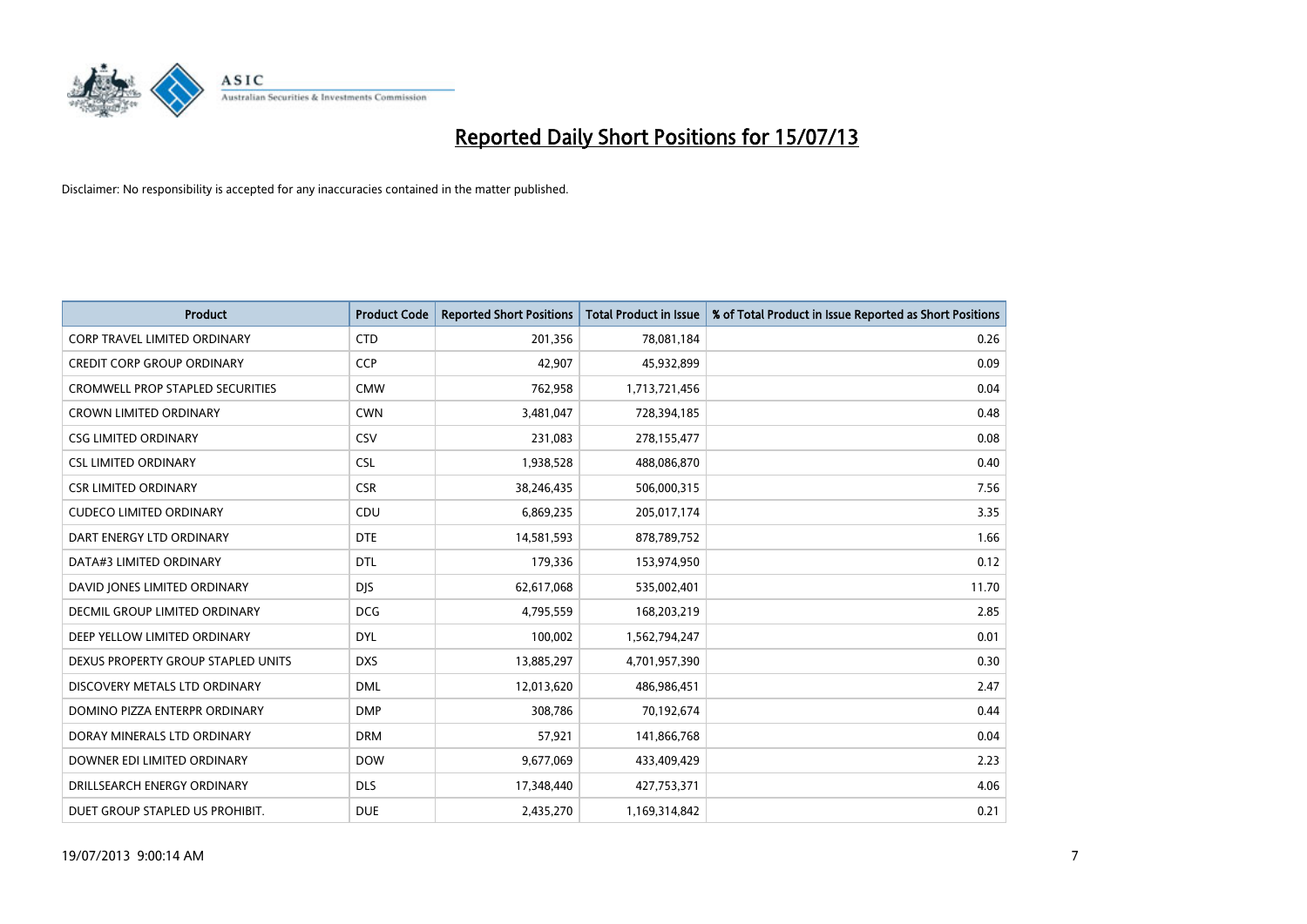

| <b>Product</b>                         | <b>Product Code</b> | <b>Reported Short Positions</b> | <b>Total Product in Issue</b> | % of Total Product in Issue Reported as Short Positions |
|----------------------------------------|---------------------|---------------------------------|-------------------------------|---------------------------------------------------------|
| DULUXGROUP LIMITED ORDINARY            | <b>DLX</b>          | 5,224,334                       | 377,019,430                   | 1.39                                                    |
| DWS LTD ORDINARY                       | <b>DWS</b>          | 464,650                         | 132,362,763                   | 0.35                                                    |
| ECHO ENTERTAINMENT ORDINARY            | <b>EGP</b>          | 4,800,999                       | 825,672,730                   | 0.58                                                    |
| <b>ELDERS LIMITED ORDINARY</b>         | <b>ELD</b>          | 18,560,409                      | 448,598,480                   | 4.14                                                    |
| ELEMENTAL MINERALS ORDINARY            | <b>ELM</b>          | 4,984                           | 288,587,228                   | 0.00                                                    |
| ELEMENTOS LIMITED ORDINARY             | <b>ELT</b>          | 16                              | 163,071,447                   | 0.00                                                    |
| <b>EMECO HOLDINGS ORDINARY</b>         | <b>EHL</b>          | 13,945,441                      | 599,675,707                   | 2.33                                                    |
| <b>ENDEAVOUR MIN CORP CDI 1:1</b>      | <b>EVR</b>          | 100,000                         | 117,754,189                   | 0.08                                                    |
| <b>ENERGY RESOURCES ORDINARY 'A'</b>   | <b>ERA</b>          | 10,311,012                      | 517,725,062                   | 1.99                                                    |
| <b>ENERGY WORLD CORPOR, ORDINARY</b>   | <b>EWC</b>          | 26,274,948                      | 1,734,166,672                 | 1.52                                                    |
| ENVESTRA LIMITED ORDINARY              | <b>ENV</b>          | 13,596,334                      | 1,796,808,474                 | 0.76                                                    |
| EQUATORIAL RES LTD ORDINARY            | EQX                 | 8                               | 121,885,353                   | 0.00                                                    |
| ERM POWER LIMITED ORDINARY             | EPW                 | 399,699                         | 203,332,935                   | 0.20                                                    |
| ESERVGLOBAL LIMITED ORDINARY           | ESV                 | 412,632                         | 249,045,997                   | 0.17                                                    |
| EVOLUTION MINING LTD ORDINARY          | <b>EVN</b>          | 27,613,166                      | 708,092,989                   | 3.90                                                    |
| FAIRFAX MEDIA LTD ORDINARY             | <b>FXI</b>          | 393,439,077                     | 2,351,955,725                 | 16.73                                                   |
| FANTASTIC HOLDINGS ORDINARY            | <b>FAN</b>          | 63,485                          | 102,739,538                   | 0.06                                                    |
| <b>FAR LTD ORDINARY</b>                | <b>FAR</b>          | 24,178,894                      | 2,499,846,742                 | 0.97                                                    |
| FEDERATION CNTRES ORD/UNIT STAPLED SEC | <b>FDC</b>          | 2,789,570                       | 1,427,641,565                 | 0.20                                                    |
| FINBAR GROUP LIMITED ORDINARY          | <b>FRI</b>          | 39,761                          | 218,006,169                   | 0.02                                                    |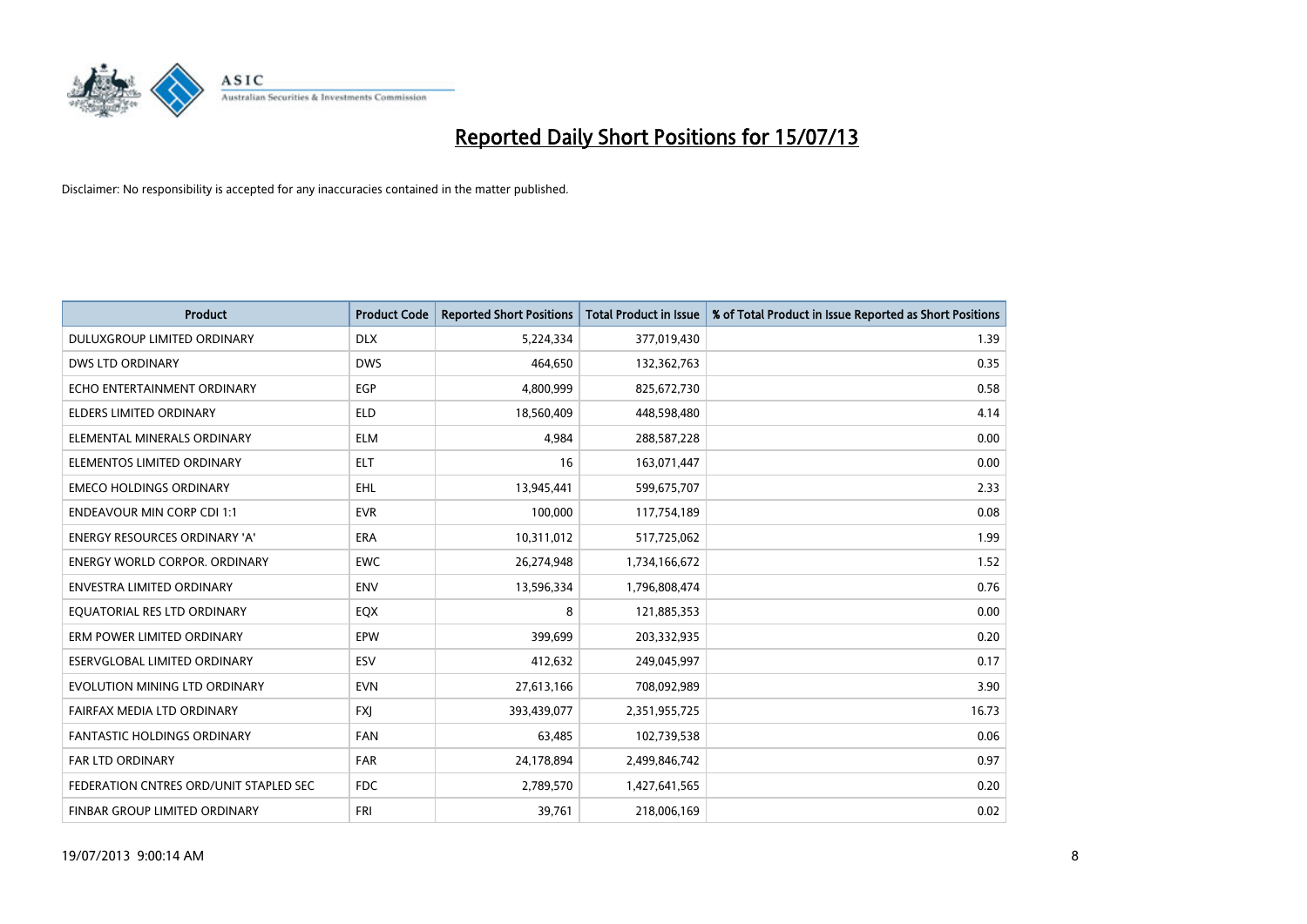

| <b>Product</b>                            | <b>Product Code</b> | <b>Reported Short Positions</b> | <b>Total Product in Issue</b> | % of Total Product in Issue Reported as Short Positions |
|-------------------------------------------|---------------------|---------------------------------|-------------------------------|---------------------------------------------------------|
| FKP PROPERTY GROUP STAPLED SECURITIES     | <b>FKP</b>          | 7,992,583                       | 321,578,705                   | 2.49                                                    |
| FLEETWOOD CORP ORDINARY                   | <b>FWD</b>          | 2,624,803                       | 60,522,619                    | 4.34                                                    |
| FLETCHER BUILDING ORDINARY                | <b>FBU</b>          | 3,274,913                       | 686,096,427                   | 0.48                                                    |
| FLEXIGROUP LIMITED ORDINARY               | FXL                 | 26,309                          | 301,655,394                   | 0.01                                                    |
| <b>FLIGHT CENTRE ORDINARY</b>             | <b>FLT</b>          | 12,698,494                      | 100,426,726                   | 12.64                                                   |
| FLINDERS MINES LTD ORDINARY               | <b>FMS</b>          | 3,950,607                       | 1,821,300,404                 | 0.22                                                    |
| <b>FOCUS MINERALS LTD ORDINARY</b>        | <b>FML</b>          | 28,643,827                      | 9,137,375,877                 | 0.31                                                    |
| <b>FORGE GROUP LIMITED ORDINARY</b>       | FGE                 | 1,112,154                       | 86,169,014                    | 1.29                                                    |
| FORTESCUE METALS GRP ORDINARY             | <b>FMG</b>          | 160,590,117                     | 3,113,798,659                 | 5.16                                                    |
| <b>G.U.D. HOLDINGS ORDINARY</b>           | GUD                 | 5,504,518                       | 71,341,319                    | 7.72                                                    |
| <b>G8 EDUCATION LIMITED ORDINARY</b>      | <b>GEM</b>          | 2,999,718                       | 273,190,260                   | 1.10                                                    |
| <b>GALAXY RESOURCES ORDINARY</b>          | <b>GXY</b>          | 3,954,392                       | 584,355,501                   | 0.68                                                    |
| <b>GENETIC TECHNOLOGIES ORDINARY</b>      | GTG                 | 135,000                         | 475,471,819                   | 0.03                                                    |
| <b>GEODYNAMICS LIMITED ORDINARY</b>       | GDY                 | 850                             | 406,452,608                   | 0.00                                                    |
| <b>GINDALBIE METALS LTD ORDINARY</b>      | <b>GBG</b>          | 53,114,203                      | 1,492,154,301                 | 3.56                                                    |
| <b>GOODMAN FIELDER. ORDINARY</b>          | GFF                 | 57,443,782                      | 1,955,559,207                 | 2.94                                                    |
| <b>GOODMAN GROUP STAPLED</b>              | <b>GMG</b>          | 4,421,434                       | 1,713,233,947                 | 0.26                                                    |
| <b>GPT GROUP STAPLED SEC.</b>             | <b>GPT</b>          | 3,294,787                       | 1,753,879,551                 | 0.19                                                    |
| <b>GRAINCORP LIMITED A CLASS ORDINARY</b> | <b>GNC</b>          | 257,142                         | 228,855,628                   | 0.11                                                    |
| <b>GRANGE RESOURCES. ORDINARY</b>         | GRR                 | 5,724,288                       | 1,156,492,195                 | 0.49                                                    |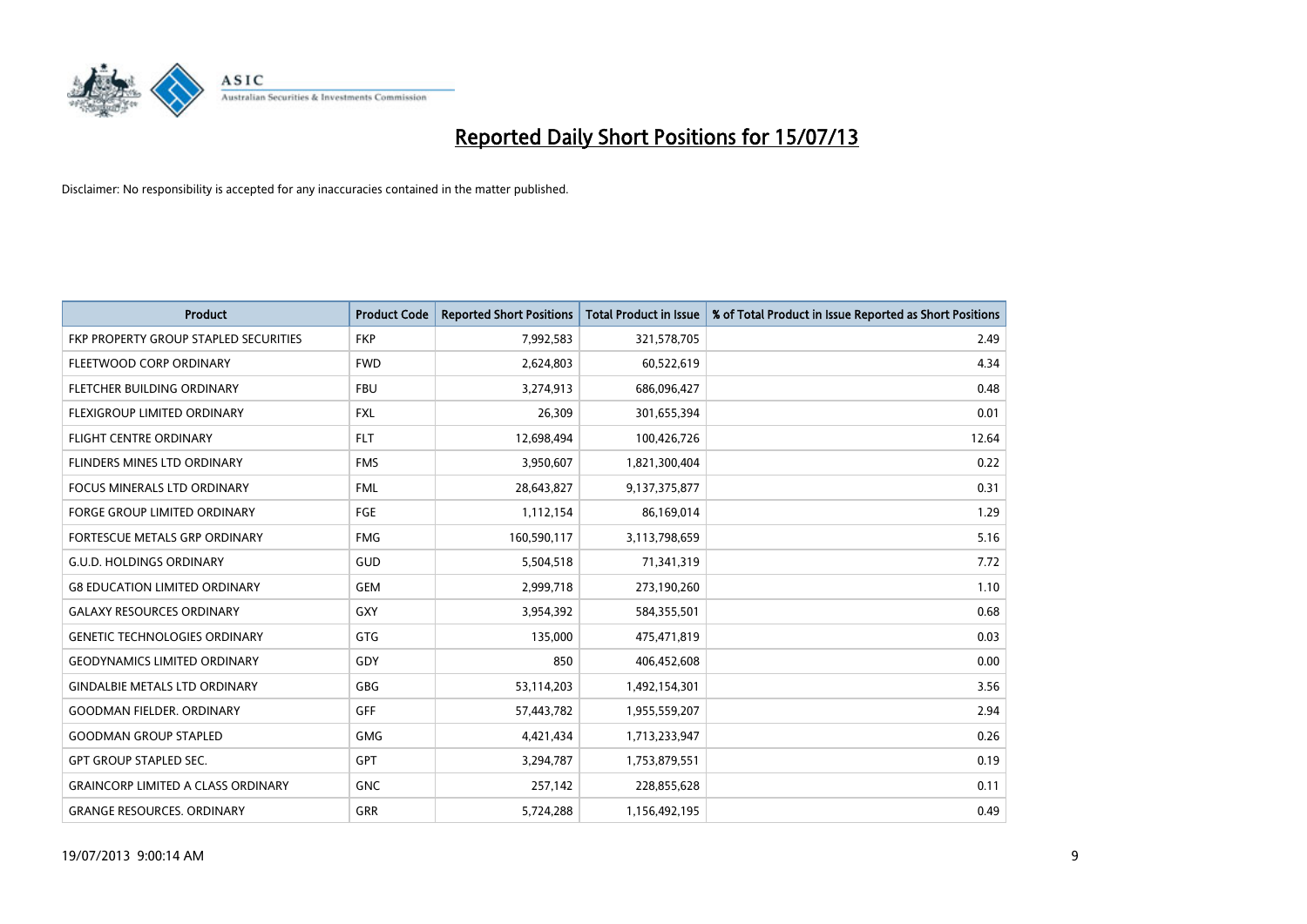

| <b>Product</b>                                   | <b>Product Code</b> | <b>Reported Short Positions</b> | <b>Total Product in Issue</b> | % of Total Product in Issue Reported as Short Positions |
|--------------------------------------------------|---------------------|---------------------------------|-------------------------------|---------------------------------------------------------|
| <b>GREENLAND MIN EN LTD ORDINARY</b>             | GGG                 | 5,696,482                       | 571,975,263                   | 1.00                                                    |
| <b>GROWTHPOINT PROPERTY ORD/UNIT STAPLED SEC</b> | GOZ                 | 5,593                           | 402,830,366                   | 0.00                                                    |
| <b>GRYPHON MINERALS LTD ORDINARY</b>             | GRY                 | 12,109,813                      | 400,464,983                   | 3.02                                                    |
| <b>GUILDFORD COAL LTD ORDINARY</b>               | <b>GUF</b>          | 716,905                         | 635,046,899                   | 0.11                                                    |
| <b>GUNNS LIMITED ORDINARY</b>                    | <b>GNS</b>          | 51,772,667                      | 848,401,559                   | 6.10                                                    |
| <b>GWA GROUP LTD ORDINARY</b>                    | <b>GWA</b>          | 13,913,340                      | 306,533,770                   | 4.54                                                    |
| <b>HARVEY NORMAN ORDINARY</b>                    | <b>HVN</b>          | 87,876,049                      | 1,062,316,784                 | 8.27                                                    |
| HASTIE GROUP LIMITED ORDINARY                    | <b>HST</b>          | 5,000                           | 137,353,504                   | 0.00                                                    |
| <b>HENDERSON GROUP CDI 1:1</b>                   | <b>HGG</b>          | 1,476,968                       | 745,141,989                   | 0.20                                                    |
| HEA HOLDINGS LIMITED ORDINARY                    | <b>HFA</b>          | 3,809                           | 118,738,157                   | 0.00                                                    |
| HIGHLANDS PACIFIC ORDINARY                       | <b>HIG</b>          | 500,001                         | 789,344,774                   | 0.06                                                    |
| HILLGROVE RES LTD ORDINARY                       | <b>HGO</b>          | 1,644,834                       | 1,023,760,221                 | 0.16                                                    |
| HILLS HOLDINGS LTD ORDINARY                      | <b>HIL</b>          | 238,027                         | 246,500,444                   | 0.10                                                    |
| HORIZON OIL LIMITED ORDINARY                     | <b>HZN</b>          | 53,631,694                      | 1,135,266,515                 | 4.72                                                    |
| HOT CHILI LTD ORDINARY                           | <b>HCH</b>          | 46,340                          | 297,462,196                   | 0.02                                                    |
| <b>ICON ENERGY LIMITED ORDINARY</b>              | <b>ICN</b>          | 3,910                           | 533,391,210                   | 0.00                                                    |
| <b>IINET LIMITED ORDINARY</b>                    | <b>IIN</b>          | 2,137,110                       | 161,238,847                   | 1.33                                                    |
| ILUKA RESOURCES ORDINARY                         | ILU                 | 46,861,446                      | 418,700,517                   | 11.19                                                   |
| <b>IMDEX LIMITED ORDINARY</b>                    | <b>IMD</b>          | 4,851,704                       | 210,473,188                   | 2.31                                                    |
| IMF (AUSTRALIA) LTD ORDINARY                     | <b>IMF</b>          | 1,372,595                       | 123,201,716                   | 1.11                                                    |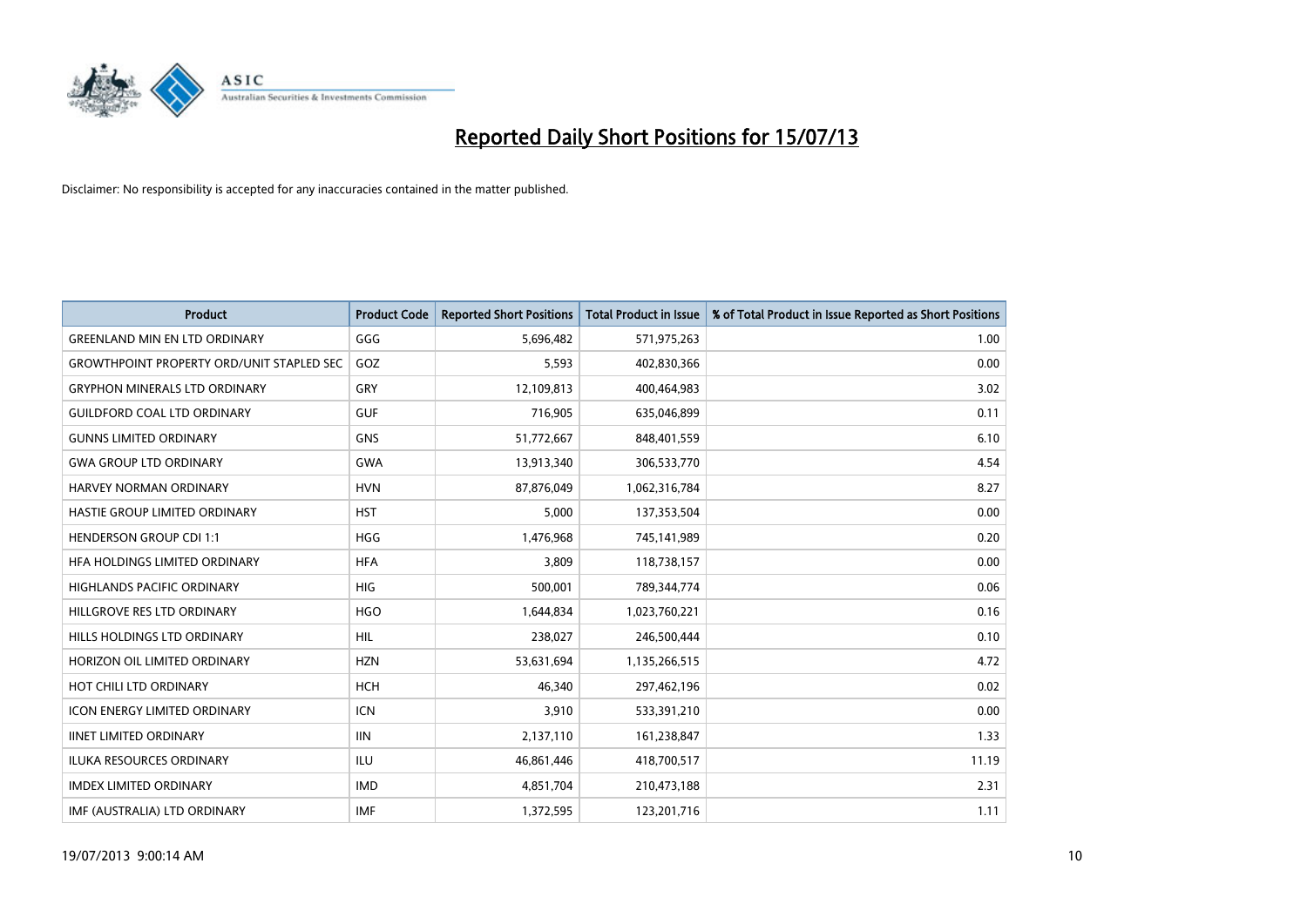

| <b>Product</b>                           | <b>Product Code</b> | <b>Reported Short Positions</b> | <b>Total Product in Issue</b> | % of Total Product in Issue Reported as Short Positions |
|------------------------------------------|---------------------|---------------------------------|-------------------------------|---------------------------------------------------------|
| <b>INCITEC PIVOT ORDINARY</b>            | IPL                 | 21,579,900                      | 1,628,730,107                 | 1.32                                                    |
| INDEPENDENCE GROUP ORDINARY              | <b>IGO</b>          | 6,758,820                       | 233,321,861                   | 2.90                                                    |
| <b>INDOPHIL RESOURCES ORDINARY</b>       | <b>IRN</b>          | 986,941                         | 1,203,146,194                 | 0.08                                                    |
| INFIGEN ENERGY STAPLED SECURITIES        | <b>IFN</b>          | 3,269,063                       | 762,265,972                   | 0.43                                                    |
| <b>INOVA RESOURCES LTD ORDINARY</b>      | <b>IVA</b>          | 997,005                         | 726,565,560                   | 0.14                                                    |
| <b>INSURANCE AUSTRALIA ORDINARY</b>      | IAG                 | 6,814,441                       | 2,079,034,021                 | 0.33                                                    |
| INTEGRATED RESEARCH ORDINARY             | IRI                 | 47,460                          | 168,387,453                   | 0.03                                                    |
| <b>INTREPID MINES ORDINARY</b>           | <b>IAU</b>          | 22,718,293                      | 555,950,595                   | 4.09                                                    |
| INVESTA OFFICE FUND STAPLED SECURITIES   | <b>IOF</b>          | 1,516,313                       | 614,047,458                   | 0.25                                                    |
| <b>INVOCARE LIMITED ORDINARY</b>         | <b>IVC</b>          | 3,055,679                       | 110,030,298                   | 2.78                                                    |
| ION LIMITED ORDINARY                     | <b>ION</b>          | 164,453                         | 256,365,105                   | 0.06                                                    |
| <b>IOOF HOLDINGS LTD ORDINARY</b>        | IFL                 | 2,493,446                       | 232,118,034                   | 1.07                                                    |
| <b>IRESS LIMITED ORDINARY</b>            | <b>IRE</b>          | 2,167,258                       | 129,585,246                   | 1.67                                                    |
| <b>IRON ORE HOLDINGS ORDINARY</b>        | <b>IOH</b>          | 26,197                          | 161,174,005                   | 0.02                                                    |
| <b>ISELECT LTD ORDINARY</b>              | <b>ISU</b>          | 879,314                         | 259,064,894                   | 0.34                                                    |
| JAMES HARDIE INDUST CHESS DEPOSITARY INT | <b>IHX</b>          | 4,666,663                       | 442,091,547                   | 1.06                                                    |
| <b>JB HI-FI LIMITED ORDINARY</b>         | <b>JBH</b>          | 18,036,490                      | 98,947,309                    | 18.23                                                   |
| <b>JUPITER MINES ORDINARY</b>            | <b>IMS</b>          | 9,874                           | 2,281,835,383                 | 0.00                                                    |
| KAGARA LTD ORDINARY                      | KZL                 | 3,414,990                       | 798,953,117                   | 0.43                                                    |
| KAROON GAS AUSTRALIA ORDINARY            | <b>KAR</b>          | 3,271,170                       | 221,420,769                   | 1.48                                                    |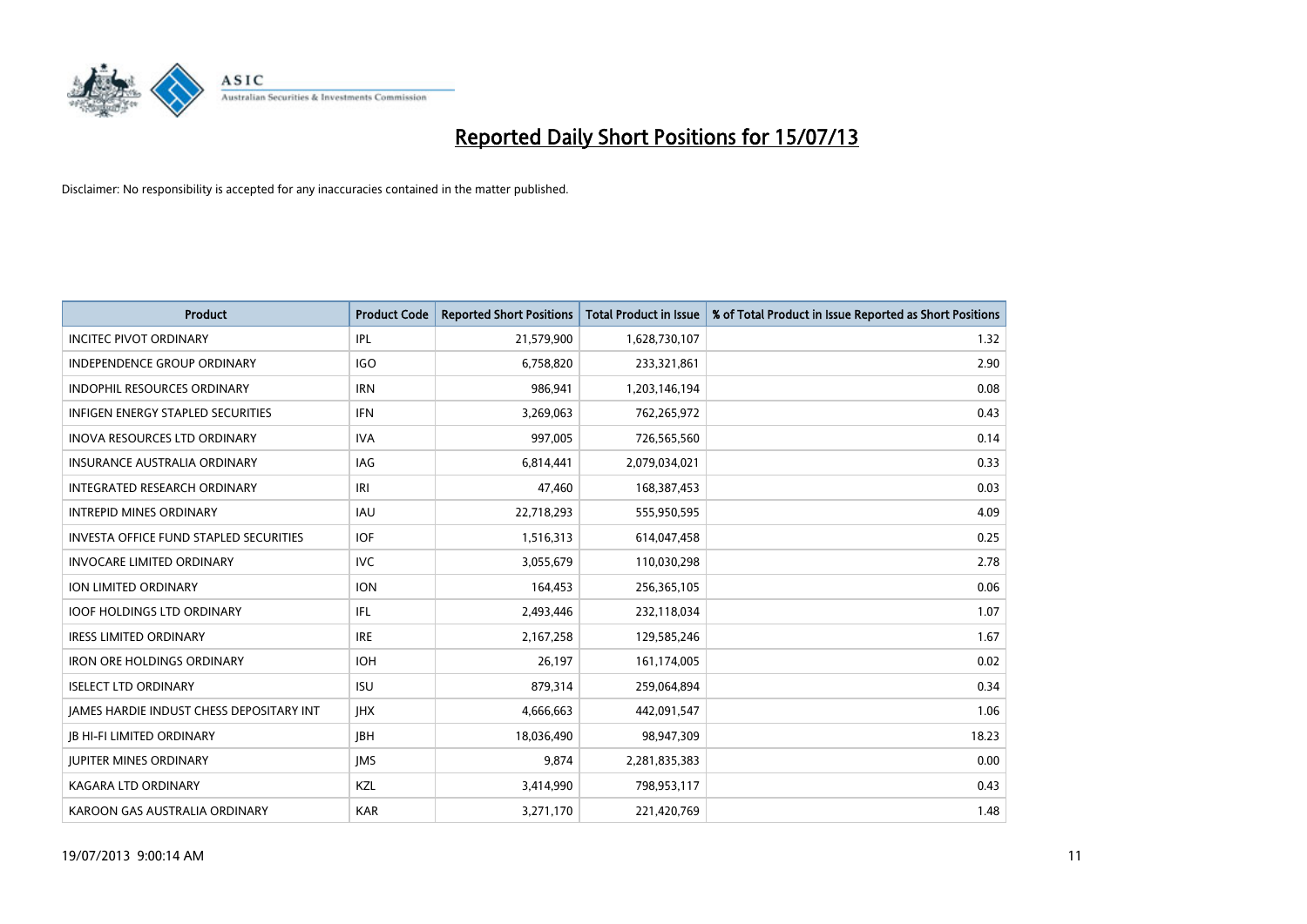

| <b>Product</b>                        | <b>Product Code</b> | <b>Reported Short Positions</b> | <b>Total Product in Issue</b> | % of Total Product in Issue Reported as Short Positions |
|---------------------------------------|---------------------|---------------------------------|-------------------------------|---------------------------------------------------------|
| KATHMANDU HOLD LTD ORDINARY           | <b>KMD</b>          | 1,326,697                       | 200,215,894                   | 0.66                                                    |
| <b>KBL MINING LIMITED ORDINARY</b>    | <b>KBL</b>          | 1,820                           | 293,535,629                   | 0.00                                                    |
| KINGSGATE CONSOLID. ORDINARY          | <b>KCN</b>          | 8,437,831                       | 152,191,905                   | 5.54                                                    |
| KINGSROSE MINING LTD ORDINARY         | <b>KRM</b>          | 948,429                         | 291,959,871                   | 0.32                                                    |
| LEIGHTON HOLDINGS ORDINARY            | LEI                 | 18,046,244                      | 337,235,188                   | 5.35                                                    |
| LEND LEASE GROUP UNIT/ORD STAPLED     | <b>LLC</b>          | 2,829,090                       | 575,508,314                   | 0.49                                                    |
| LINC ENERGY LTD ORDINARY              | <b>LNC</b>          | 19,151,438                      | 518,687,562                   | 3.69                                                    |
| LION SELECTION GRP ORDINARY           | <b>LSX</b>          | 36                              | 95,420,099                    | 0.00                                                    |
| LOGICAMMS LIMITED ORDINARY            | <b>LCM</b>          | 2,126                           | 71,178,179                    | 0.00                                                    |
| LYCOPODIUM LIMITED ORDINARY           | <b>LYL</b>          | 2,867                           | 38,955,103                    | 0.01                                                    |
| LYNAS CORPORATION ORDINARY            | <b>LYC</b>          | 207,918,138                     | 1,960,801,292                 | 10.60                                                   |
| <b>M2 TELECOMMUNICATION ORDINARY</b>  | <b>MTU</b>          | 6,258,300                       | 178,430,693                   | 3.51                                                    |
| <b>MACA LIMITED ORDINARY</b>          | <b>MLD</b>          | 114,738                         | 172,500,000                   | 0.07                                                    |
| <b>MACMAHON HOLDINGS ORDINARY</b>     | MAH                 | 8,240,627                       | 1,261,699,966                 | 0.65                                                    |
| MACO ATLAS ROADS GRP ORDINARY STAPLED | <b>MQA</b>          | 19,367,281                      | 478,531,436                   | 4.05                                                    |
| MACQUARIE GROUP LTD ORDINARY          | <b>MOG</b>          | 2,517,709                       | 339,816,303                   | 0.74                                                    |
| MAGELLAN FIN GRP LTD ORDINARY         | <b>MFG</b>          | 325,595                         | 152,782,876                   | 0.21                                                    |
| <b>MATRIX C &amp; E LTD ORDINARY</b>  | <b>MCE</b>          | 3,225,249                       | 94,555,428                    | 3.41                                                    |
| MAVERICK DRILLING ORDINARY            | <b>MAD</b>          | 8,596,845                       | 452,726,751                   | 1.90                                                    |
| <b>MAXITRANS INDUSTRIES ORDINARY</b>  | <b>MXI</b>          | 2,948                           | 183,993,392                   | 0.00                                                    |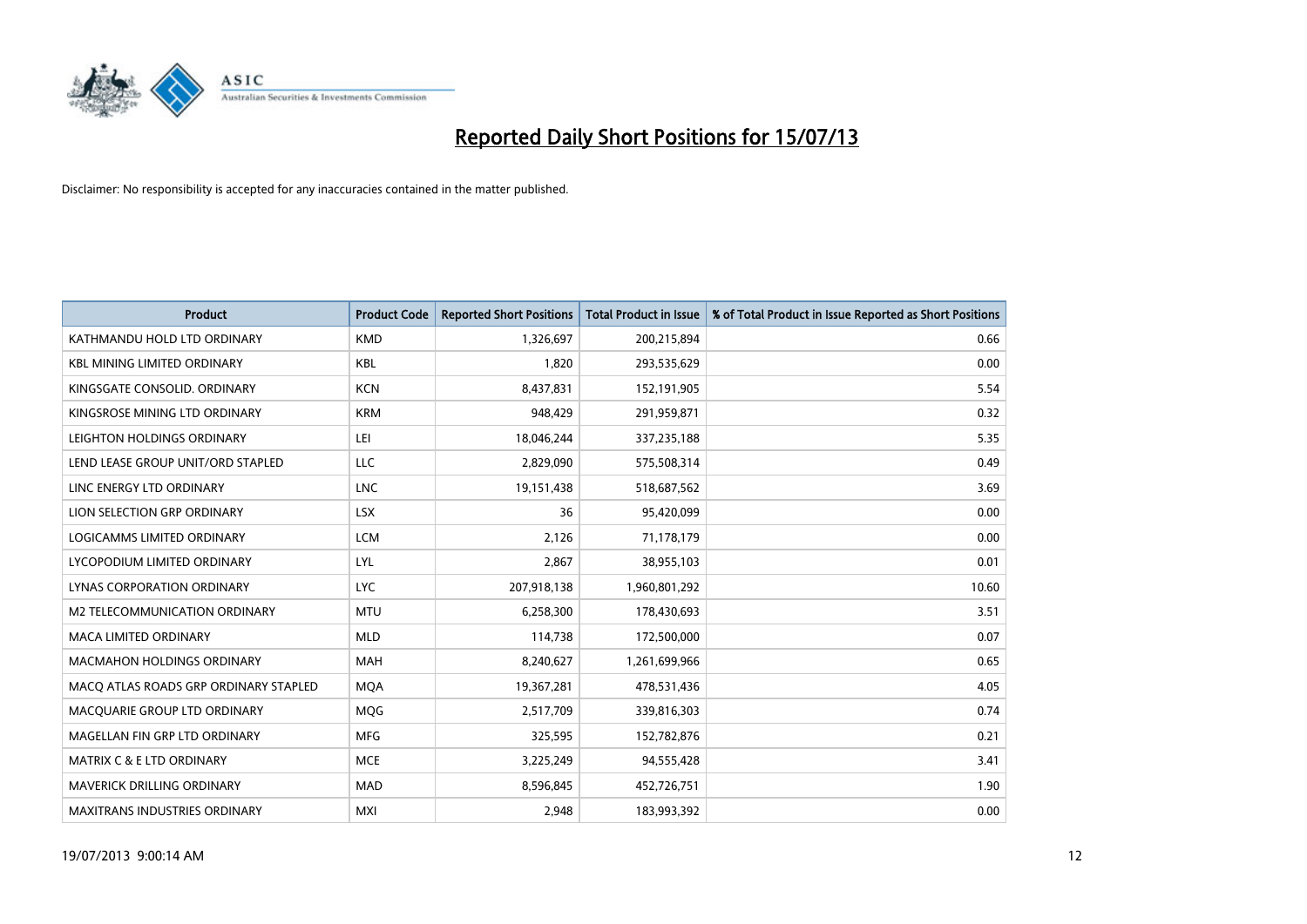

| <b>Product</b>                  | <b>Product Code</b> | <b>Reported Short Positions</b> | <b>Total Product in Issue</b> | % of Total Product in Issue Reported as Short Positions |
|---------------------------------|---------------------|---------------------------------|-------------------------------|---------------------------------------------------------|
| MCMILLAN SHAKESPEARE ORDINARY   | <b>MMS</b>          | 1,031,906                       | 74,523,965                    | 1.38                                                    |
| <b>MCPHERSON'S LTD ORDINARY</b> | <b>MCP</b>          | 10                              | 89,294,198                    | 0.00                                                    |
| MEDUSA MINING LTD ORDINARY      | <b>MML</b>          | 3,909,917                       | 188,903,911                   | 2.07                                                    |
| MEO AUSTRALIA LTD ORDINARY      | <b>MEO</b>          | 19,345                          | 627,264,587                   | 0.00                                                    |
| <b>MERMAID MARINE ORDINARY</b>  | <b>MRM</b>          | 870,384                         | 229,962,314                   | 0.38                                                    |
| MESOBLAST LIMITED ORDINARY      | <b>MSB</b>          | 8,562,400                       | 315,423,901                   | 2.71                                                    |
| METALS X LIMITED ORDINARY       | <b>MLX</b>          | 223,655                         | 1,651,766,110                 | 0.01                                                    |
| METCASH LIMITED ORDINARY        | <b>MTS</b>          | 76,279,092                      | 880,704,786                   | 8.66                                                    |
| MICLYN EXP OFFSHR ORDINARY      | <b>MIO</b>          | 693,538                         | 281,538,972                   | 0.25                                                    |
| MIGHTY RIVER POWER ORDINARY     | <b>MYT</b>          | 201,246                         | 1,400,000,094                 | 0.01                                                    |
| MILLENNIUM MIN LTD ORDINARY     | <b>MOY</b>          | 1,000,000                       | 4,372,781,946                 | 0.02                                                    |
| MINCOR RESOURCES NL ORDINARY    | <b>MCR</b>          | 2,529,536                       | 188,208,274                   | 1.34                                                    |
| MINERAL DEPOSITS ORDINARY       | <b>MDL</b>          | 3,217,941                       | 83,538,786                    | 3.85                                                    |
| MINERAL RESOURCES, ORDINARY     | <b>MIN</b>          | 10,199,680                      | 185,987,992                   | 5.48                                                    |
| MIRABELA NICKEL LTD ORDINARY    | <b>MBN</b>          | 20,849,915                      | 876,801,147                   | 2.38                                                    |
| MIRVAC GROUP STAPLED SECURITIES | <b>MGR</b>          | 7,863,713                       | 3,664,938,678                 | 0.21                                                    |
| MOLOPO ENERGY LTD ORDINARY      | <b>MPO</b>          | 523,040                         | 246,592,053                   | 0.21                                                    |
| MONADELPHOUS GROUP ORDINARY     | <b>MND</b>          | 10,384,763                      | 90,940,258                    | 11.42                                                   |
| MORTGAGE CHOICE LTD ORDINARY    | <b>MOC</b>          | 1,066,337                       | 123,431,282                   | 0.86                                                    |
| MOUNT GIBSON IRON ORDINARY      | <b>MGX</b>          | 20,236,098                      | 1,090,584,232                 | 1.86                                                    |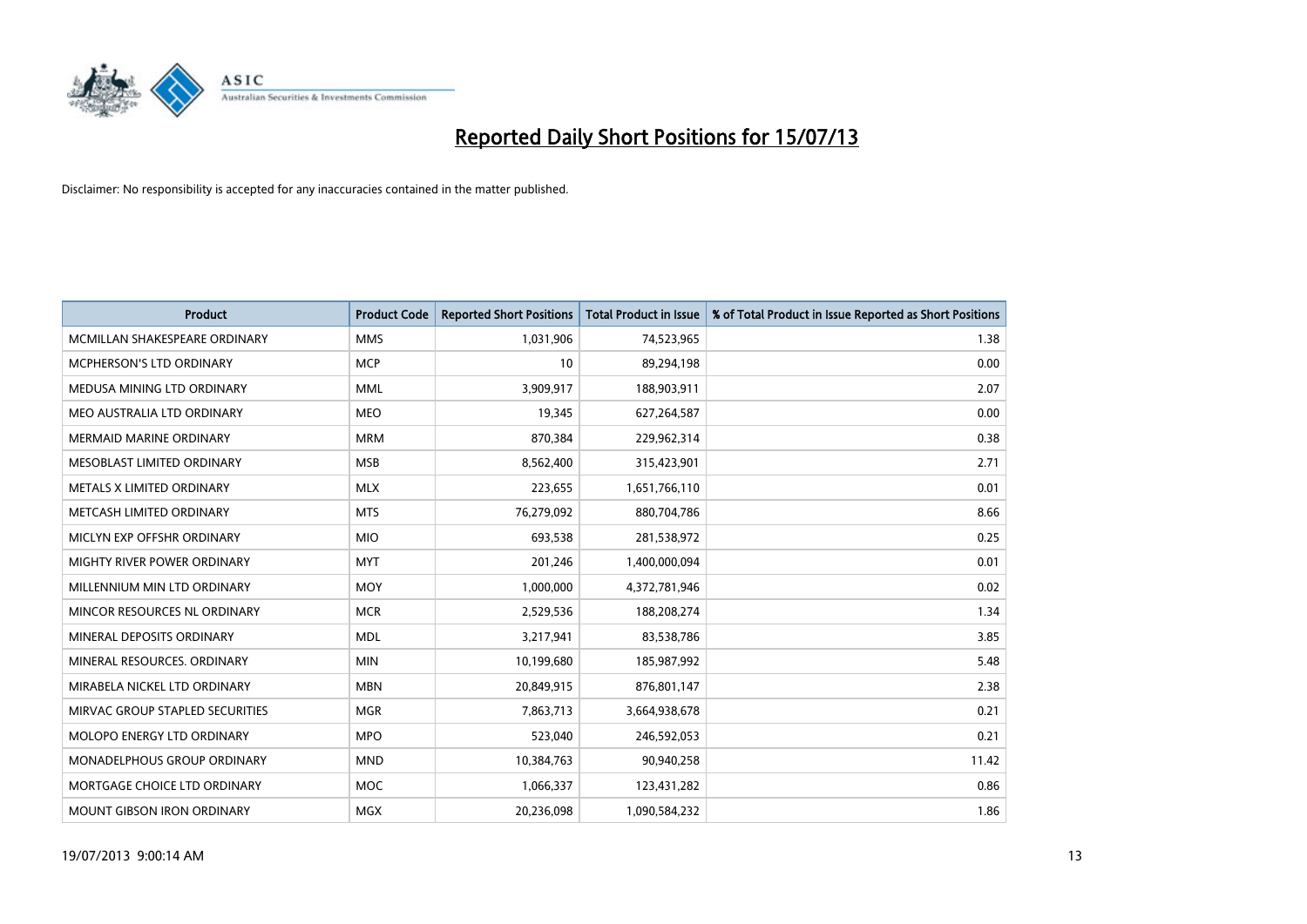

| <b>Product</b>                | <b>Product Code</b> | <b>Reported Short Positions</b> | <b>Total Product in Issue</b> | % of Total Product in Issue Reported as Short Positions |
|-------------------------------|---------------------|---------------------------------|-------------------------------|---------------------------------------------------------|
| MULTIPLEX SITES SITES         | <b>MXUPA</b>        | 1,035                           | 4,500,000                     | 0.02                                                    |
| MURCHISON METALS LTD ORDINARY | <b>MMX</b>          | 3,270,428                       | 450,497,346                   | 0.73                                                    |
| MYER HOLDINGS LTD ORDINARY    | <b>MYR</b>          | 82,428,847                      | 583,594,551                   | 14.12                                                   |
| NATIONAL AUST. BANK ORDINARY  | <b>NAB</b>          | 8,822,257                       | 2,343,069,082                 | 0.38                                                    |
| NAVITAS LIMITED ORDINARY      | <b>NVT</b>          | 10,483,683                      | 375,367,918                   | 2.79                                                    |
| NEON ENERGY LIMITED ORDINARY  | <b>NEN</b>          | 1,395,954                       | 549,937,848                   | 0.25                                                    |
| NEW HOPE CORPORATION ORDINARY | <b>NHC</b>          | 1,627,709                       | 830,563,352                   | 0.20                                                    |
| NEW STANDARD ENERGY ORDINARY  | <b>NSE</b>          | 322,032                         | 305,331,847                   | 0.11                                                    |
| NEWCREST MINING ORDINARY      | <b>NCM</b>          | 5,173,759                       | 766,510,971                   | 0.67                                                    |
| NEWS CORP. A NON-VOTING CDI   | <b>NNCLV</b>        | 3,320,072                       | 379,388,744                   | 0.88                                                    |
| NEWS CORP. B VOTING CDI       | <b>NNC</b>          | 165,193                         | 199,630,239                   | 0.08                                                    |
| NEXTDC LIMITED ORDINARY       | <b>NXT</b>          | 6,201,089                       | 173,673,716                   | 3.57                                                    |
| NEXUS ENERGY LIMITED ORDINARY | <b>NXS</b>          | 4,396,218                       | 1,330,219,459                 | 0.33                                                    |
| NIB HOLDINGS LIMITED ORDINARY | <b>NHF</b>          | 513,667                         | 439,004,182                   | 0.12                                                    |
| NIDO PETROLEUM ORDINARY       | <b>NDO</b>          | 42,500                          | 2,046,650,968                 | 0.00                                                    |
| NOBLE MINERAL RES ORDINARY    | <b>NMG</b>          | 2,365,726                       | 666,397,952                   | 0.36                                                    |
| NORFOLK GROUP ORDINARY        | <b>NFK</b>          | 400,051                         | 161,999,196                   | 0.25                                                    |
| NORTHERN IRON LTD ORDINARY    | <b>NFE</b>          | 1,617,501                       | 484,405,314                   | 0.33                                                    |
| NORTHERN STAR ORDINARY        | <b>NST</b>          | 7,099,835                       | 424,279,762                   | 1.67                                                    |
| NOVOGEN LIMITED ORDINARY      | <b>NRT</b>          | 90,369                          | 139,098,402                   | 0.06                                                    |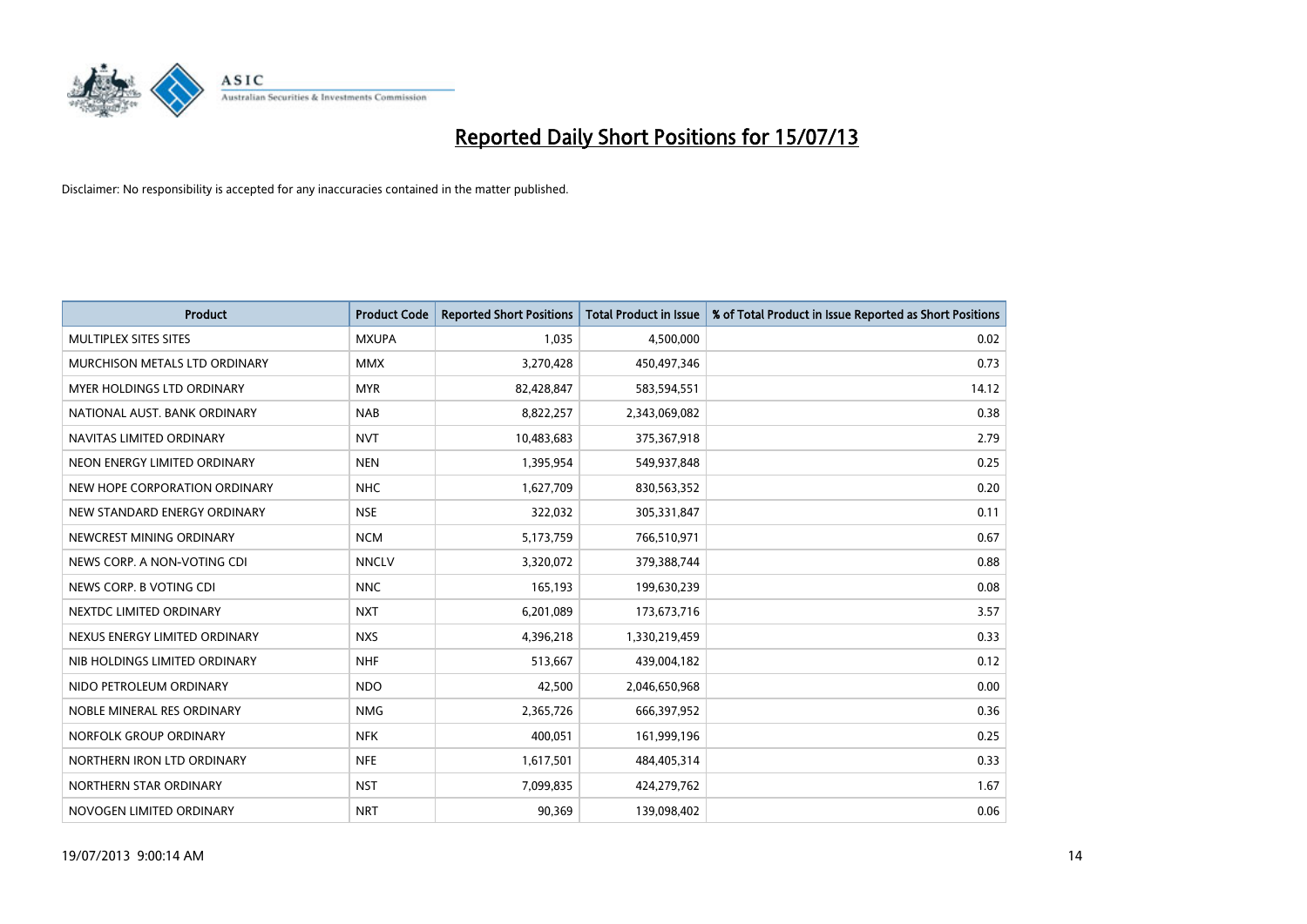

| <b>Product</b>                        | <b>Product Code</b> | <b>Reported Short Positions</b> | <b>Total Product in Issue</b> | % of Total Product in Issue Reported as Short Positions |
|---------------------------------------|---------------------|---------------------------------|-------------------------------|---------------------------------------------------------|
| NRW HOLDINGS LIMITED ORDINARY         | <b>NWH</b>          | 21,024,321                      | 278,888,011                   | 7.54                                                    |
| NUCOAL RESOURCES LTD ORDINARY         | <b>NCR</b>          | 190,001                         | 768,612,354                   | 0.02                                                    |
| NUFARM LIMITED ORDINARY               | <b>NUF</b>          | 15,592,258                      | 262,954,040                   | 5.93                                                    |
| OCEANAGOLD CORP. CHESS DEPOSITARY INT | <b>OGC</b>          | 2,305,285                       | 293,574,586                   | 0.79                                                    |
| OIL SEARCH LTD ORDINARY               | OSH                 | 9,155,135                       | 1,340,018,530                 | 0.68                                                    |
| OM HOLDINGS LIMITED ORDINARY          | OMH                 | 3,245,659                       | 733,423,337                   | 0.44                                                    |
| ORICA LIMITED ORDINARY                | ORI                 | 8,693,059                       | 368,203,632                   | 2.36                                                    |
| ORIGIN ENERGY ORDINARY                | ORG                 | 15,300,071                      | 1,097,963,570                 | 1.39                                                    |
| OROCOBRE LIMITED ORDINARY             | <b>ORE</b>          | 542,041                         | 117,745,140                   | 0.46                                                    |
| OROTONGROUP LIMITED ORDINARY          | ORL                 | 326,612                         | 40,880,902                    | 0.80                                                    |
| ORPHEUS ENERGY LTD ORDINARY           | <b>OEG</b>          | 67,200                          | 130,475,919                   | 0.05                                                    |
| OZ MINERALS ORDINARY                  | OZL                 | 8,150,244                       | 303,470,022                   | 2.69                                                    |
| <b>PACIFIC BRANDS ORDINARY</b>        | <b>PBG</b>          | 13,300,846                      | 912,915,695                   | 1.46                                                    |
| PALADIN ENERGY LTD ORDINARY           | <b>PDN</b>          | 107,821,189                     | 837,187,808                   | 12.88                                                   |
| PANAUST LIMITED ORDINARY              | <b>PNA</b>          | 7,702,503                       | 619,084,930                   | 1.24                                                    |
| PANORAMIC RESOURCES ORDINARY          | PAN                 | 338,688                         | 260,676,416                   | 0.13                                                    |
| PAPERLINX LIMITED ORDINARY            | <b>PPX</b>          | 48,006                          | 609,280,761                   | 0.01                                                    |
| PAPILLON RES LTD ORDINARY             | PIR                 | 9,692,552                       | 337,544,210                   | 2.87                                                    |
| PATTIES FOODS LTD ORDINARY            | <b>PFL</b>          | 7,264                           | 139,065,639                   | 0.01                                                    |
| PEET LIMITED ORDINARY                 | <b>PPC</b>          | 3,679,337                       | 431,986,887                   | 0.85                                                    |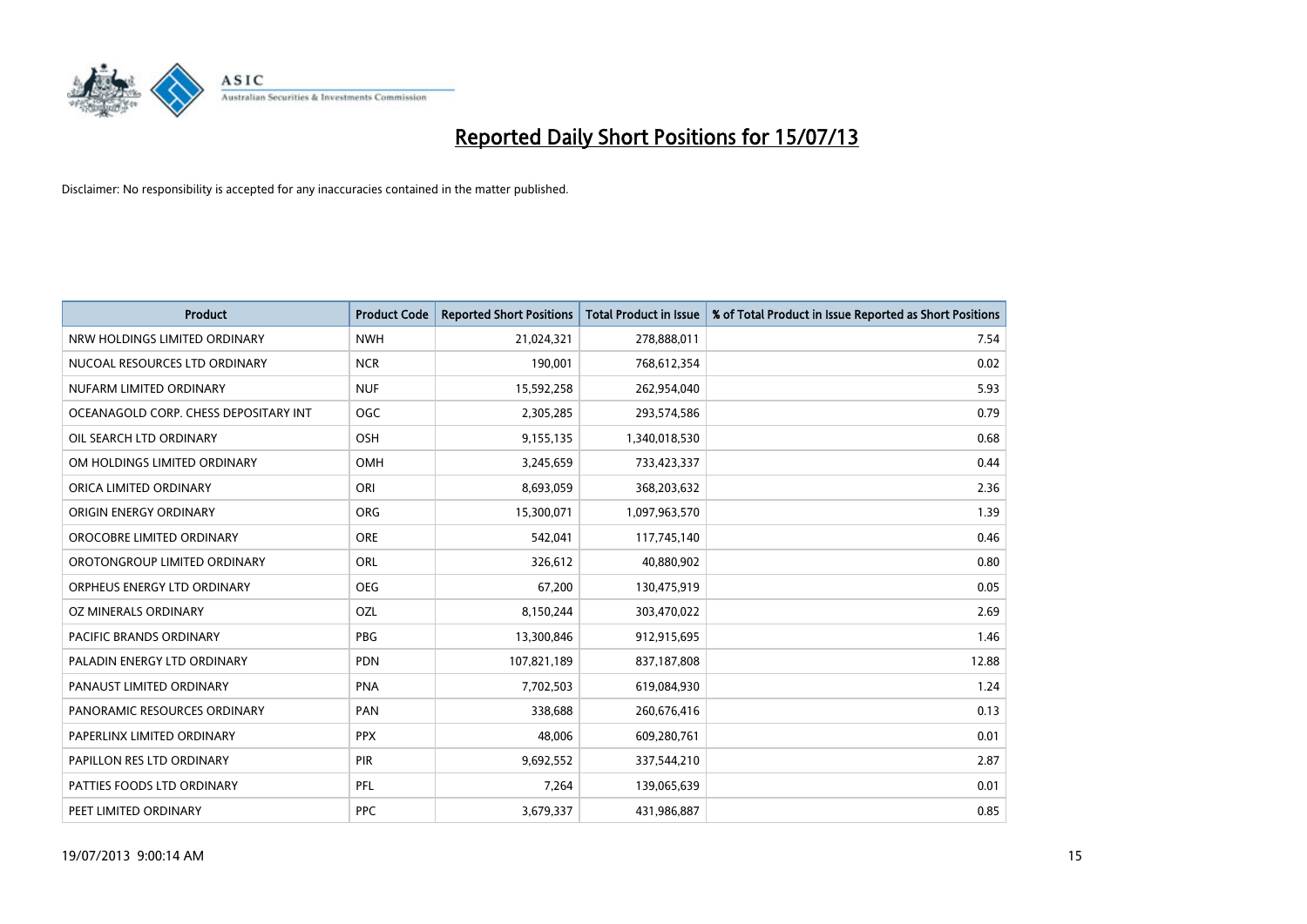

| <b>Product</b>                    | <b>Product Code</b> | <b>Reported Short Positions</b> | <b>Total Product in Issue</b> | % of Total Product in Issue Reported as Short Positions |
|-----------------------------------|---------------------|---------------------------------|-------------------------------|---------------------------------------------------------|
| PERILYA LIMITED ORDINARY          | PEM                 | 21,528                          | 769,316,426                   | 0.00                                                    |
| PERPETUAL LIMITED ORDINARY        | PPT                 | 2,215,627                       | 41,980,678                    | 5.28                                                    |
| PERSEUS MINING LTD ORDINARY       | <b>PRU</b>          | 16,719,898                      | 457,962,088                   | 3.65                                                    |
| PHARMAXIS LTD ORDINARY            | <b>PXS</b>          | 7,082,309                       | 308,543,389                   | 2.30                                                    |
| PHOSPHAGENICS LTD. ORDINARY       | POH                 | 274,058                         | 1,020,465,957                 | 0.03                                                    |
| PLATINUM ASSET ORDINARY           | <b>PTM</b>          | 4,094,922                       | 578,145,695                   | 0.71                                                    |
| PLATINUM AUSTRALIA ORDINARY       | <b>PLA</b>          | 836,127                         | 504,968,043                   | 0.17                                                    |
| PMI GOLD CORP CDI 1:1             | <b>PVM</b>          | 232,274                         | 151,793,751                   | 0.15                                                    |
| PMP LIMITED ORDINARY              | <b>PMP</b>          | 28,840                          | 323,781,124                   | 0.01                                                    |
| PREMIER INVESTMENTS ORDINARY      | <b>PMV</b>          | 1,368,447                       | 155,260,478                   | 0.88                                                    |
| PRIMA BIOMED LTD ORDINARY         | <b>PRR</b>          | 3,869,005                       | 1,143,146,838                 | 0.34                                                    |
| PRIMARY HEALTH CARE ORDINARY      | <b>PRY</b>          | 26,731,582                      | 503,921,941                   | 5.30                                                    |
| PRIMEAG AUSTRALIA ORDINARY        | PAG                 | 5,194                           | 266,394,444                   | 0.00                                                    |
| PROGRAMMED ORDINARY               | <b>PRG</b>          | 405,661                         | 118,179,696                   | 0.34                                                    |
| <b>QANTAS AIRWAYS ORDINARY</b>    | QAN                 | 23,278,691                      | 2,241,745,788                 | 1.04                                                    |
| OBE INSURANCE GROUP ORDINARY      | QBE                 | 32,509,343                      | 1,220,868,532                 | 2.66                                                    |
| ORXPHARMA LTD ORDINARY            | QRX                 | 1,138,061                       | 144,785,606                   | 0.79                                                    |
| <b>QUBE HOLDINGS LTD ORDINARY</b> | <b>QUB</b>          | 14,006,088                      | 928,965,547                   | 1.51                                                    |
| RAMELIUS RESOURCES ORDINARY       | <b>RMS</b>          | 3,469,910                       | 337,686,949                   | 1.03                                                    |
| RAMSAY HEALTH CARE ORDINARY       | <b>RHC</b>          | 1,946,870                       | 202,081,252                   | 0.96                                                    |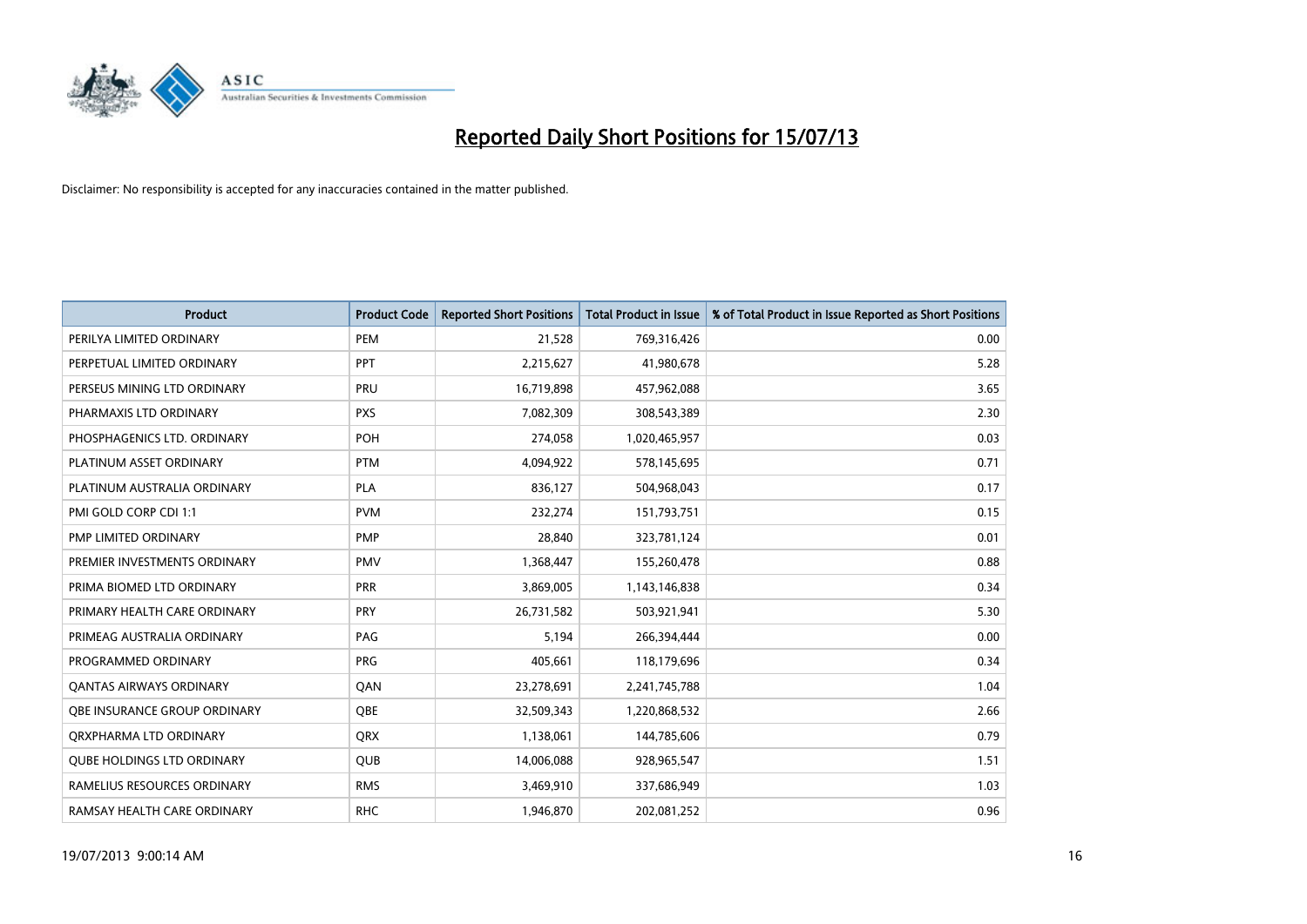

| <b>Product</b>                      | <b>Product Code</b> | <b>Reported Short Positions</b> | <b>Total Product in Issue</b> | % of Total Product in Issue Reported as Short Positions |
|-------------------------------------|---------------------|---------------------------------|-------------------------------|---------------------------------------------------------|
| RANGE RESOURCES LTD ORDINARY        | <b>RRS</b>          | 44,458                          | 2,853,862,345                 | 0.00                                                    |
| <b>RCR TOMLINSON ORDINARY</b>       | <b>RCR</b>          | 2,427,274                       | 132,431,265                   | 1.83                                                    |
| <b>REA GROUP ORDINARY</b>           | <b>REA</b>          | 750,662                         | 131,714,699                   | 0.57                                                    |
| <b>RECKON LIMITED ORDINARY</b>      | <b>RKN</b>          | 451,000                         | 129,488,015                   | 0.35                                                    |
| <b>RED 5 LIMITED ORDINARY</b>       | <b>RED</b>          | 846,824                         | 135,488,008                   | 0.63                                                    |
| <b>RED FORK ENERGY ORDINARY</b>     | <b>RFE</b>          | 3,632,722                       | 388,551,719                   | 0.93                                                    |
| REDBANK ENERGY LTD ORDINARY         | <b>AEJ</b>          | 13                              | 786,287                       | 0.00                                                    |
| REDFLEX HOLDINGS ORDINARY           | <b>RDF</b>          | 5,912                           | 110,762,310                   | 0.01                                                    |
| REECE AUSTRALIA LTD. ORDINARY       | <b>REH</b>          | 447                             | 99,600,000                    | 0.00                                                    |
| <b>REGIS RESOURCES ORDINARY</b>     | <b>RRL</b>          | 20,154,156                      | 475,898,018                   | 4.23                                                    |
| RESMED INC CDI 10:1                 | <b>RMD</b>          | 8,806,992                       | 1,556,242,300                 | 0.57                                                    |
| RESOLUTE MINING ORDINARY            | <b>RSG</b>          | 3,407,674                       | 640,994,224                   | 0.53                                                    |
| RESOURCE EQUIP LTD ORDINARY         | <b>RQL</b>          | 5,000                           | 248,990,471                   | 0.00                                                    |
| <b>RESOURCE GENERATION ORDINARY</b> | <b>RES</b>          | 170,074                         | 284,698,002                   | 0.06                                                    |
| RETAIL FOOD GROUP ORDINARY          | <b>RFG</b>          | 2,350,824                       | 130,277,856                   | 1.80                                                    |
| REX MINERALS LIMITED ORDINARY       | <b>RXM</b>          | 1,681,417                       | 188,907,284                   | 0.89                                                    |
| RHG LIMITED ORDINARY                | <b>RHG</b>          | 1,085                           | 308,483,177                   | 0.00                                                    |
| <b>RIALTO ENERGY ORDINARY</b>       | <b>RIA</b>          | 41                              | 786,649,489                   | 0.00                                                    |
| <b>RIDLEY CORPORATION ORDINARY</b>  | <b>RIC</b>          | 904,235                         | 307,817,071                   | 0.29                                                    |
| RIO TINTO LIMITED ORDINARY          | <b>RIO</b>          | 5,059,941                       | 435,758,720                   | 1.16                                                    |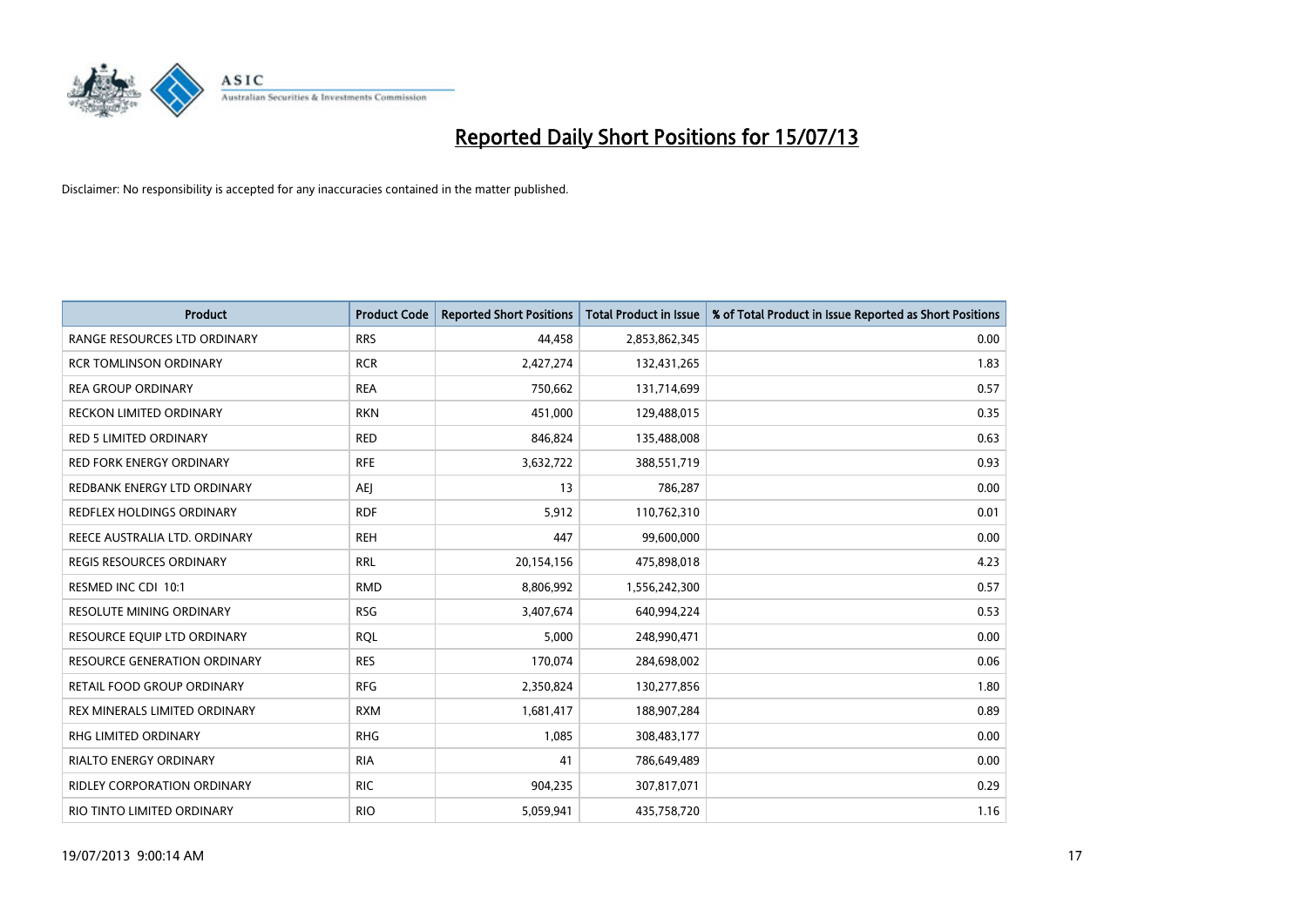

| <b>Product</b>                        | <b>Product Code</b> | <b>Reported Short Positions</b> | <b>Total Product in Issue</b> | % of Total Product in Issue Reported as Short Positions |
|---------------------------------------|---------------------|---------------------------------|-------------------------------|---------------------------------------------------------|
| <b>ROBUST RESOURCES ORDINARY</b>      | <b>ROL</b>          | 10,000                          | 88,139,423                    | 0.01                                                    |
| ROC OIL COMPANY ORDINARY              | <b>ROC</b>          | 1,881,157                       | 683,235,552                   | 0.28                                                    |
| SAI GLOBAL LIMITED ORDINARY           | SAI                 | 13,228,091                      | 209,440,120                   | 6.32                                                    |
| SALMAT LIMITED ORDINARY               | <b>SLM</b>          | 64,256                          | 159,812,799                   | 0.04                                                    |
| SANDFIRE RESOURCES ORDINARY           | <b>SFR</b>          | 4,335,623                       | 155,640,968                   | 2.79                                                    |
| SANTANA MINERALS LTD ORDINARY         | SMI                 | 488,715                         | 97,725,799                    | 0.50                                                    |
| <b>SANTOS LTD ORDINARY</b>            | <b>STO</b>          | 4,231,470                       | 965,476,257                   | 0.44                                                    |
| SARACEN MINERAL ORDINARY              | <b>SAR</b>          | 21,387,156                      | 595,263,186                   | 3.59                                                    |
| SCA PROPERTY GROUP STAPLED SECURITIES | <b>SCP</b>          | 31,473,999                      | 642,417,140                   | 4.90                                                    |
| SEDGMAN LIMITED ORDINARY              | <b>SDM</b>          | 736,344                         | 220,368,310                   | 0.33                                                    |
| SEEK LIMITED ORDINARY                 | <b>SEK</b>          | 20,510,827                      | 337,833,019                   | 6.07                                                    |
| SELECT HARVESTS ORDINARY              | SHV                 | 36,801                          | 57,462,851                    | 0.06                                                    |
| SENEX ENERGY LIMITED ORDINARY         | <b>SXY</b>          | 9,935,630                       | 1,140,804,837                 | 0.87                                                    |
| SERVCORP LIMITED ORDINARY             | SRV                 | 496                             | 98,432,275                    | 0.00                                                    |
| SERVICE STREAM ORDINARY               | <b>SSM</b>          | 477,216                         | 283,418,867                   | 0.17                                                    |
| SEVEN GROUP HOLDINGS ORDINARY         | <b>SVW</b>          | 3,429,647                       | 308,160,281                   | 1.11                                                    |
| SEVEN WEST MEDIA LTD ORDINARY         | SWM                 | 4,841,663                       | 999,160,872                   | 0.48                                                    |
| SIGMA PHARMACEUTICAL ORDINARY         | <b>SIP</b>          | 6,668,594                       | 1,135,152,441                 | 0.59                                                    |
| SIHAYO GOLD LIMITED ORDINARY          | <b>SIH</b>          | 1                               | 844,832,293                   | 0.00                                                    |
| SILEX SYSTEMS ORDINARY                | <b>SLX</b>          | 2,034,516                       | 170,249,150                   | 1.20                                                    |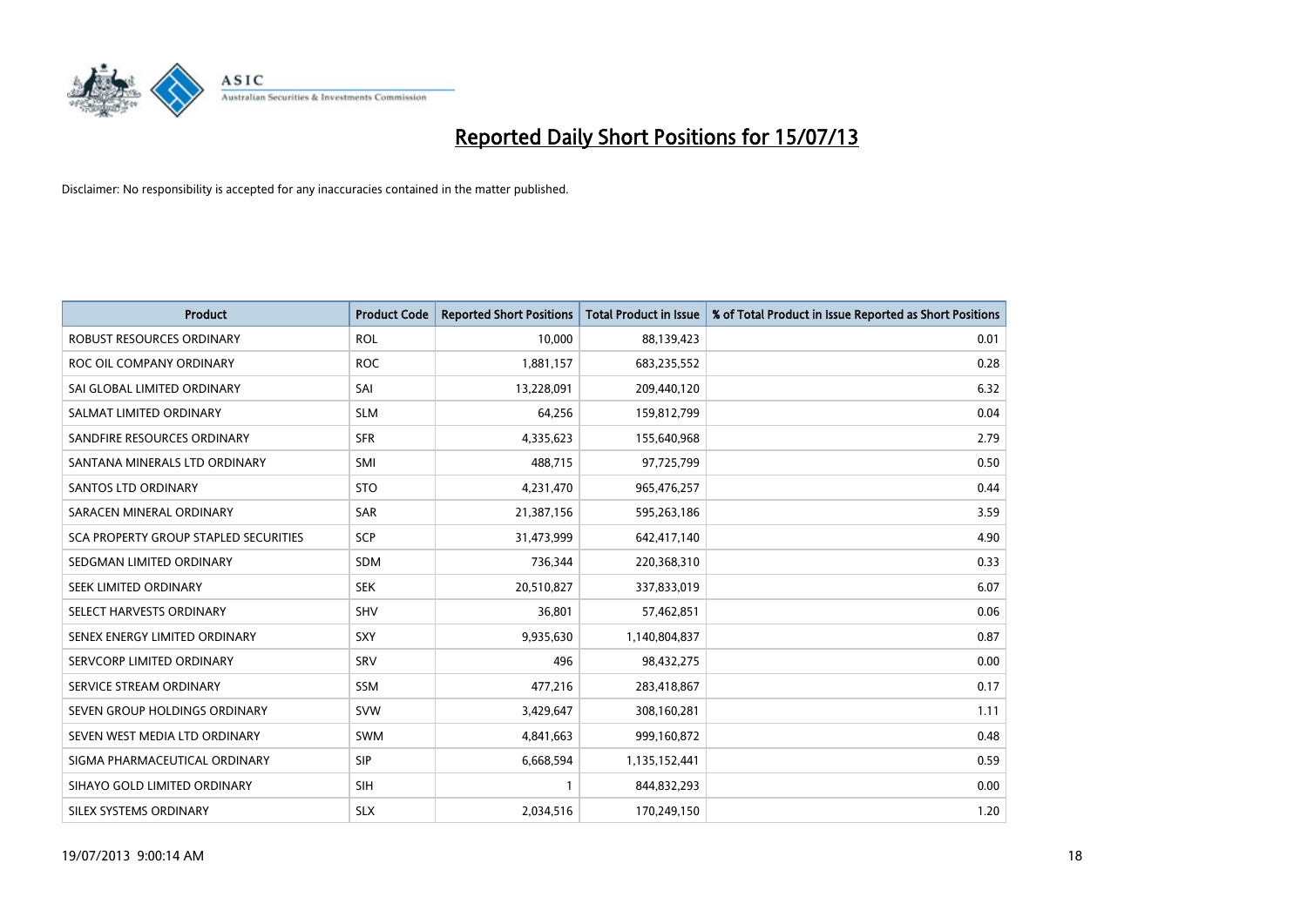

| <b>Product</b>                           | <b>Product Code</b> | <b>Reported Short Positions</b> | <b>Total Product in Issue</b> | % of Total Product in Issue Reported as Short Positions |
|------------------------------------------|---------------------|---------------------------------|-------------------------------|---------------------------------------------------------|
| SILVER CHEF LIMITED ORDINARY             | SIV                 | 55,367                          | 28,762,745                    | 0.19                                                    |
| SILVER LAKE RESOURCE ORDINARY            | <b>SLR</b>          | 11,453,304                      | 379,048,750                   | 3.02                                                    |
| SIMS METAL MGMT LTD ORDINARY             | SGM                 | 9,457,823                       | 204,314,281                   | 4.63                                                    |
| SINGAPORE TELECOMM. CHESS DEPOSITARY INT | SGT                 | 715,124                         | 193,182,091                   | 0.37                                                    |
| SIRIUS RESOURCES NL ORDINARY             | <b>SIR</b>          | 5,509,778                       | 224,870,167                   | 2.45                                                    |
| SIRTEX MEDICAL ORDINARY                  | <b>SRX</b>          | 412,649                         | 56,079,887                    | 0.74                                                    |
| SKILLED GROUP LTD ORDINARY               | <b>SKE</b>          | 4,575,356                       | 233,533,526                   | 1.96                                                    |
| <b>SLATER &amp; GORDON ORDINARY</b>      | SGH                 | 942                             | 197,109,265                   | 0.00                                                    |
| SMS MANAGEMENT, ORDINARY                 | <b>SMX</b>          | 1,878,582                       | 69,919,865                    | 2.69                                                    |
| SONIC HEALTHCARE ORDINARY                | <b>SHL</b>          | 8,765,639                       | 397,158,181                   | 2.21                                                    |
| SOUL PATTINSON (W.H) ORDINARY            | SOL                 | 88,558                          | 239,395,320                   | 0.04                                                    |
| SOUTH BOULDER MINES ORDINARY             | <b>STB</b>          | 15,728                          | 127,952,826                   | 0.01                                                    |
| SP AUSNET STAPLED SECURITIES             | <b>SPN</b>          | 34,636,200                      | 3,376,325,523                 | 1.03                                                    |
| SPARK INFRASTRUCTURE STAPLED NOTE & UNIT | SKI                 | 54,898,080                      | 1,326,734,264                 | 4.14                                                    |
| SPDR 200 FUND ETF UNITS                  | <b>STW</b>          | 782                             | 45,278,688                    | 0.00                                                    |
| SPECIALTY FASHION ORDINARY               | <b>SFH</b>          | 1,500,000                       | 192,236,121                   | 0.78                                                    |
| ST BARBARA LIMITED ORDINARY              | SBM                 | 28,182,597                      | 488,074,077                   | 5.77                                                    |
| STARPHARMA HOLDINGS ORDINARY             | <b>SPL</b>          | 15,108,109                      | 283,814,948                   | 5.32                                                    |
| STHN CROSS MEDIA ORDINARY                | SXL                 | 8,690,529                       | 704,858,524                   | 1.23                                                    |
| STOCKLAND UNITS/ORD STAPLED              | SGP                 | 9,324,400                       | 2,305,750,747                 | 0.40                                                    |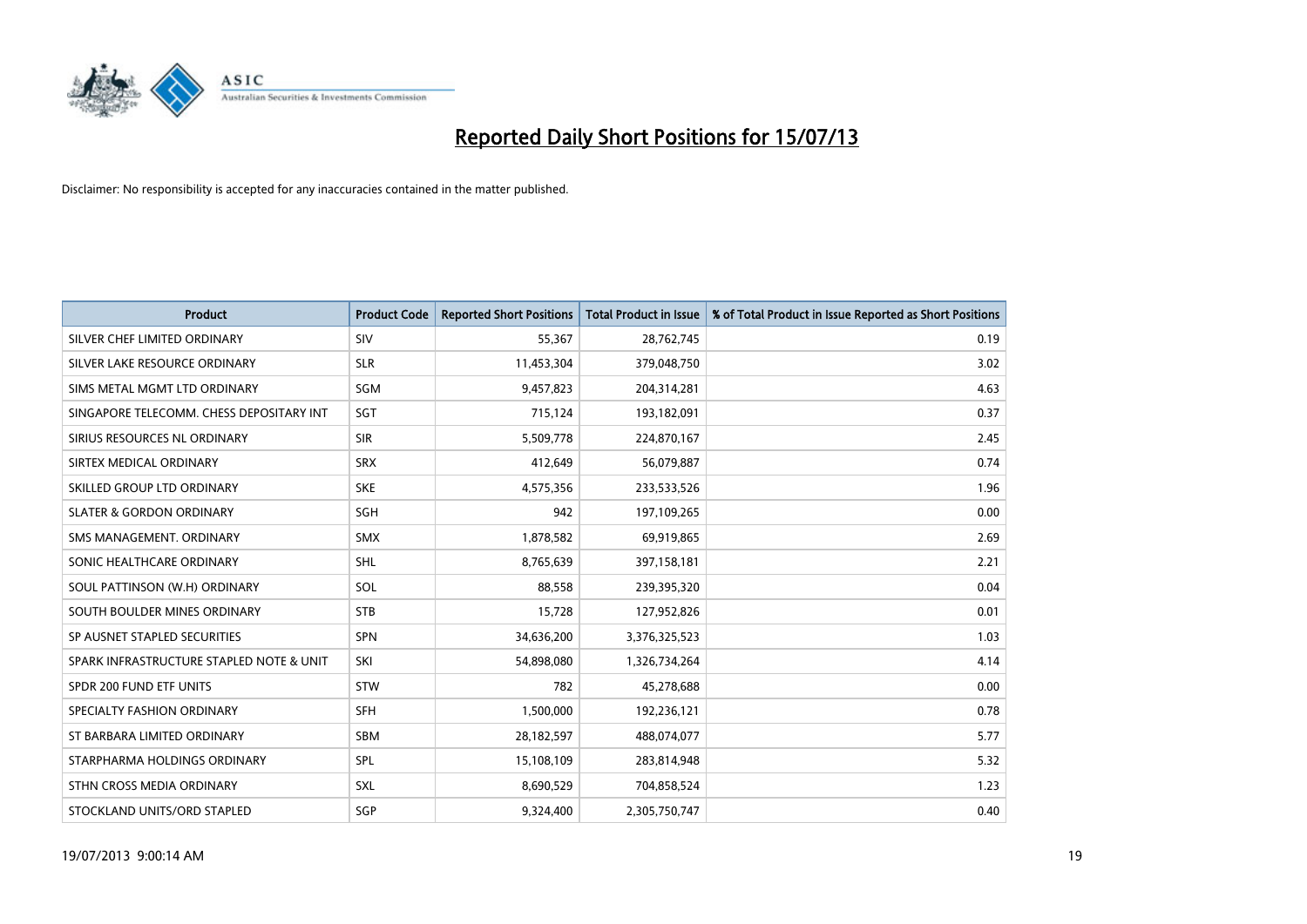

| <b>Product</b>                       | <b>Product Code</b> | <b>Reported Short Positions</b> | <b>Total Product in Issue</b> | % of Total Product in Issue Reported as Short Positions |
|--------------------------------------|---------------------|---------------------------------|-------------------------------|---------------------------------------------------------|
| STRAITS RES LTD. ORDINARY            | SRO                 | 45,650                          | 1,164,150,159                 | 0.00                                                    |
| STW COMMUNICATIONS ORDINARY          | SGN                 | 1,169,766                       | 403,828,512                   | 0.29                                                    |
| SUNCORP GROUP LTD ORDINARY           | <b>SUN</b>          | 7,612,025                       | 1,286,600,980                 | 0.59                                                    |
| SUNDANCE ENERGY ORDINARY             | <b>SEA</b>          | 916,390                         | 462,600,237                   | 0.20                                                    |
| SUNDANCE RESOURCES ORDINARY          | SDL                 | 48,621,167                      | 3,072,110,985                 | 1.58                                                    |
| SUNLAND GROUP LTD ORDINARY           | <b>SDG</b>          | 18,391                          | 189,417,674                   | 0.01                                                    |
| SUPER RET REP LTD ORDINARY           | SUL                 | 1,024,804                       | 196,472,811                   | 0.52                                                    |
| SYD AIRPORT STAPLED US PROHIBIT.     | <b>SYD</b>          | 16,792,965                      | 1,861,210,782                 | 0.90                                                    |
| SYRAH RESOURCES ORDINARY             | <b>SYR</b>          | 533,223                         | 147,867,623                   | 0.36                                                    |
| TABCORP HOLDINGS LTD ORDINARY        | <b>TAH</b>          | 18,382,504                      | 744,885,690                   | 2.47                                                    |
| TANAMI GOLD NL ORDINARY              | <b>TAM</b>          | 178,918                         | 587,548,523                   | 0.03                                                    |
| TAP OIL LIMITED ORDINARY             | <b>TAP</b>          | 279,525                         | 241,608,606                   | 0.12                                                    |
| TASSAL GROUP LIMITED ORDINARY        | <b>TGR</b>          | 255,775                         | 146,304,404                   | 0.17                                                    |
| <b>TATTS GROUP LTD ORDINARY</b>      | <b>TTS</b>          | 16,257,817                      | 1,402,708,406                 | 1.16                                                    |
| TELECOM CORPORATION ORDINARY         | <b>TEL</b>          | 11,269,586                      | 1,817,088,869                 | 0.62                                                    |
| <b>TELSTRA CORPORATION, ORDINARY</b> | <b>TLS</b>          | 49,816,261                      | 12,443,074,357                | 0.40                                                    |
| TEN NETWORK HOLDINGS ORDINARY        | <b>TEN</b>          | 127,554,708                     | 2,586,970,845                 | 4.93                                                    |
| TERANGA GOLD CORP CDI 1:1            | <b>TGZ</b>          | 318,173                         | 133,042,143                   | 0.24                                                    |
| THE REJECT SHOP ORDINARY             | <b>TRS</b>          | 1,813,492                       | 28,826,248                    | 6.29                                                    |
| THE TRUST COMP LTD ORDINARY          | <b>TRU</b>          | 2,468                           | 33,657,334                    | 0.01                                                    |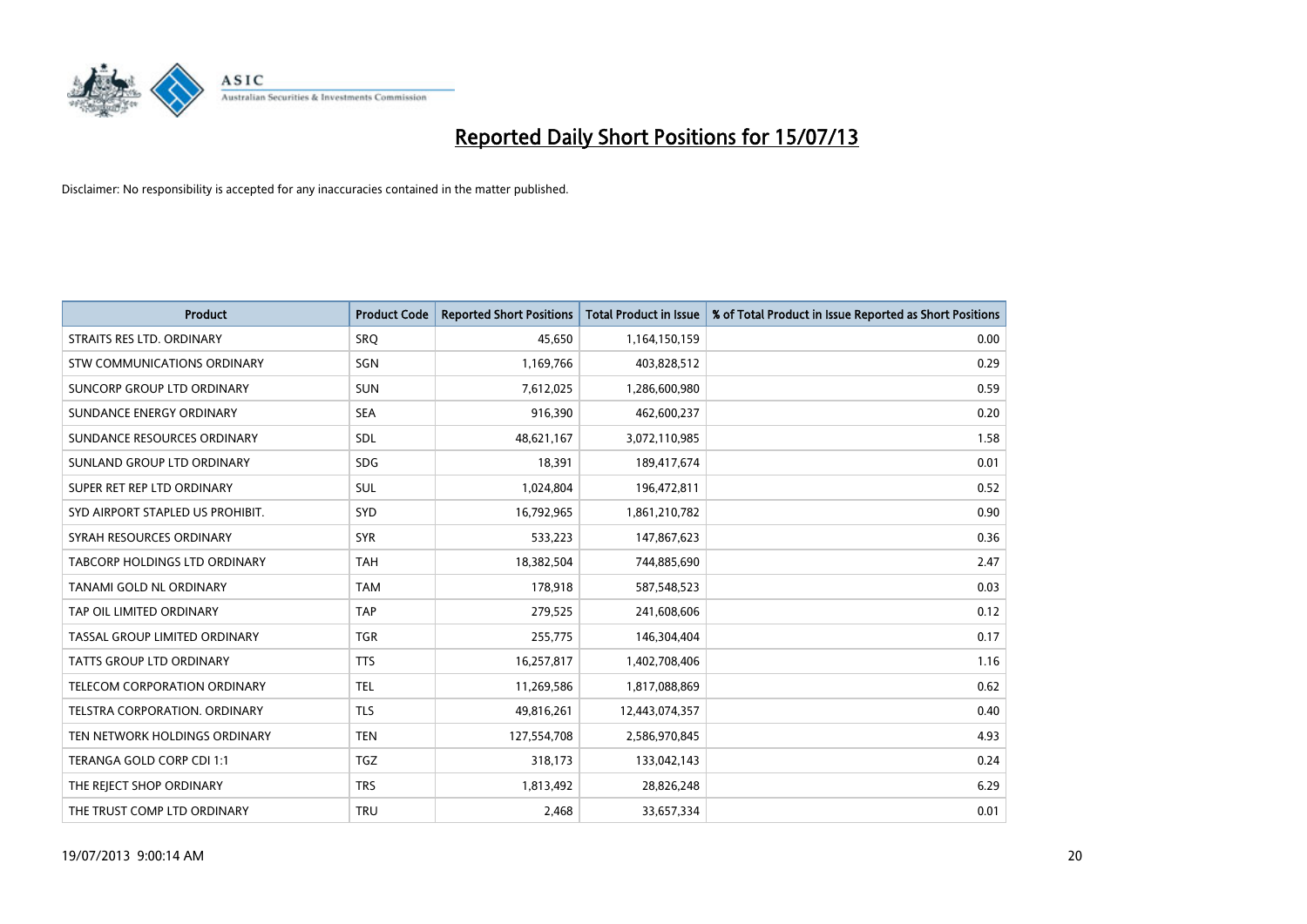

| <b>Product</b>                        | <b>Product Code</b> | <b>Reported Short Positions</b> | <b>Total Product in Issue</b> | % of Total Product in Issue Reported as Short Positions |
|---------------------------------------|---------------------|---------------------------------|-------------------------------|---------------------------------------------------------|
| THORN GROUP LIMITED ORDINARY          | <b>TGA</b>          | 161,962                         | 147,712,799                   | 0.11                                                    |
| TIGER RESOURCES ORDINARY              | <b>TGS</b>          | 1,399,715                       | 674,770,269                   | 0.21                                                    |
| TOLL HOLDINGS LTD ORDINARY            | <b>TOL</b>          | 36,615,169                      | 717,133,875                   | 5.11                                                    |
| TOX FREE SOLUTIONS ORDINARY           | <b>TOX</b>          | 856,157                         | 132,519,859                   | 0.65                                                    |
| TPG TELECOM LIMITED ORDINARY          | <b>TPM</b>          | 926,059                         | 793,808,141                   | 0.12                                                    |
| <b>TRADE ME GROUP ORDINARY</b>        | <b>TME</b>          | 340,047                         | 396,017,568                   | 0.09                                                    |
| TRANSFIELD SERVICES ORDINARY          | <b>TSE</b>          | 27,258,181                      | 512,457,716                   | 5.32                                                    |
| TRANSPACIFIC INDUST. ORDINARY         | <b>TPI</b>          | 3,270,615                       | 1,578,563,490                 | 0.21                                                    |
| TRANSURBAN GROUP TRIPLE STAPLED SEC.  | <b>TCL</b>          | 2,219,389                       | 1,481,594,818                 | 0.15                                                    |
| TREASURY WINE ESTATE ORDINARY         | <b>TWE</b>          | 17,782,405                      | 647,227,144                   | 2.75                                                    |
| TROY RESOURCES LTD ORDINARY           | <b>TRY</b>          | 2,308,865                       | 157,017,805                   | 1.47                                                    |
| TWENTY-FIRST FOX INC A NON-VOTING CDI | <b>FOXLV</b>        | 2,085,810                       | 1,517,554,976                 | 0.14                                                    |
| TWENTY-FIRST FOX INC B VOTING CDI     | <b>FOX</b>          | 1,162,257                       | 798,520,953                   | 0.15                                                    |
| <b>UGL LIMITED ORDINARY</b>           | UGL                 | 14,678,247                      | 166,511,240                   | 8.82                                                    |
| UXC LIMITED ORDINARY                  | <b>UXC</b>          | 692,410                         | 308,806,649                   | 0.22                                                    |
| VIRGIN AUS HLDG LTD ORDINARY          | VAH                 | 81,494,641                      | 2,581,231,776                 | 3.16                                                    |
| VIRTUS HEALTH LTD ORDINARY            | <b>VRT</b>          | 319,491                         | 79,536,601                    | 0.40                                                    |
| <b>VOCUS COMMS LTD ORDINARY</b>       | VOC                 | 15,346                          | 78,546,557                    | 0.02                                                    |
| <b>WATPAC LIMITED ORDINARY</b>        | <b>WTP</b>          | 91,073                          | 184,332,526                   | 0.05                                                    |
| WDS LIMITED ORDINARY                  | <b>WDS</b>          | $\overline{7}$                  | 144,740,614                   | 0.00                                                    |